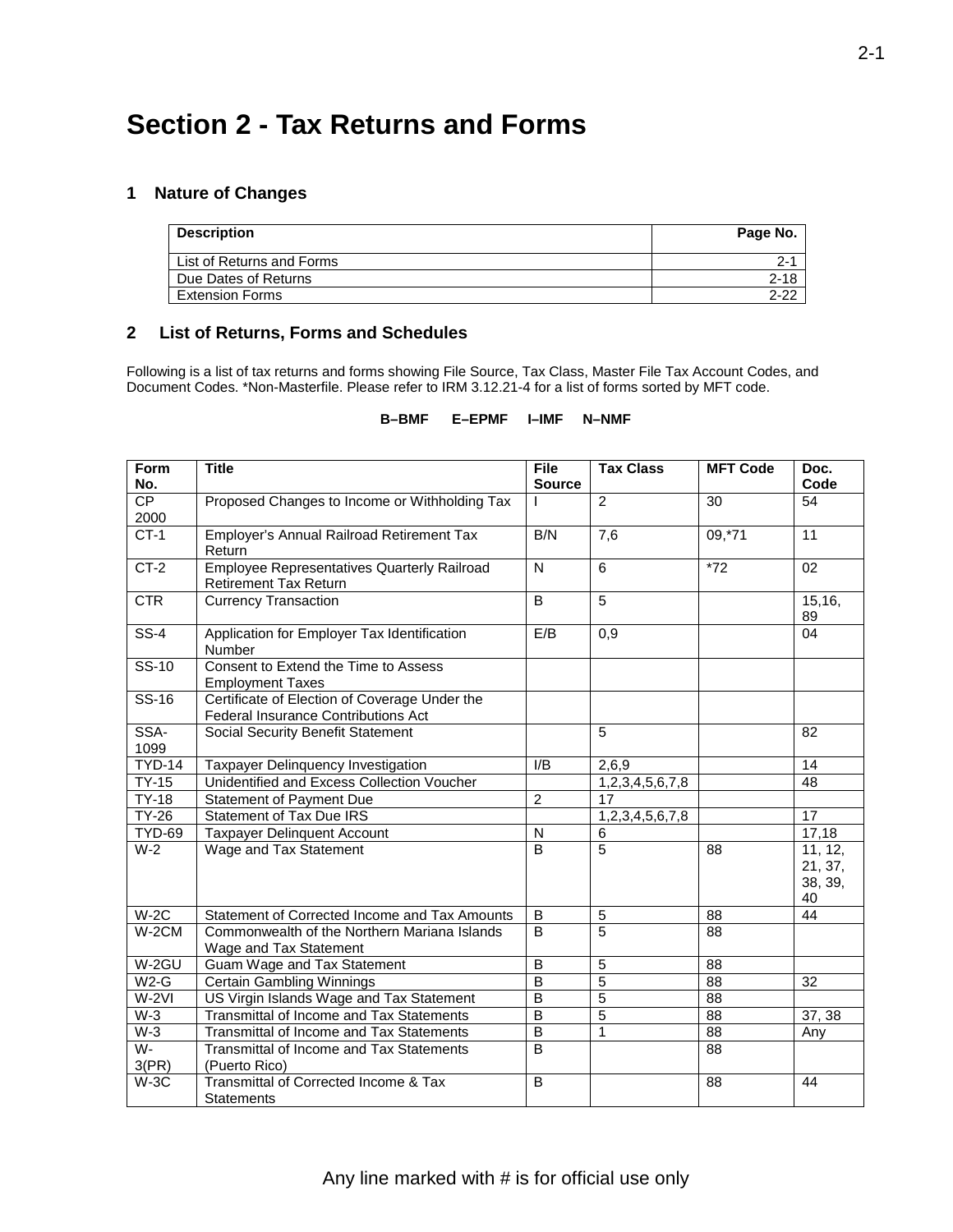| <b>Form</b><br>No. | <b>Title</b>                                                                               | <b>File</b><br><b>Source</b> | <b>Tax Class</b>      | <b>MFT Code</b> | Doc.<br>Code |
|--------------------|--------------------------------------------------------------------------------------------|------------------------------|-----------------------|-----------------|--------------|
| W-                 | Transmittal of Corrected Income & Tax                                                      | B                            |                       | 88              | 33           |
| 3C(PR)             | <b>Statements</b><br>(Puerto Rico)                                                         |                              |                       |                 |              |
| $W-3SS$            | Transmittal of Wage and Tax Statements                                                     | B                            | 1                     |                 | 32,33,       |
| $W-4$              | Employee's Withholding Certificate                                                         |                              | 5                     |                 | 34,35<br>42  |
| $W-4E$             | Exemption from Withholding Allowance Certificate                                           |                              | $\overline{5}$        |                 | 42           |
| $W-4P$             | Withholding Certificate for Pension or Annuity                                             |                              | 5                     |                 |              |
|                    | payments                                                                                   |                              |                       |                 |              |
| $W-4S$             | Request for Federal Income Tax Withholding from<br>Sick Pay                                |                              | 5                     |                 |              |
| $W-4V$             | <b>Voluntary Withholding Request</b>                                                       |                              | 5                     |                 |              |
| $W-5$              | Earned Income Credit Advance Payment Cert.                                                 |                              |                       |                 |              |
| $W-7$              | Application for IRS Individual Taxpayer<br><b>Identification Number</b>                    | L                            | $\overline{2}$        |                 | 96           |
| $W-7$              | Application for IRS Individual Taxpayer                                                    |                              | $\overline{2}$        |                 | 94           |
|                    | Identification Number- Magnetic Tape                                                       |                              |                       |                 |              |
| $W-7SP$            | Application for IRS Individual Taxpayer<br>Identification Number - Spanish                 | $\mathbf{I}$                 | $\overline{2}$        |                 | 98           |
| $W-7SP$            | Application for IRS Individual Taxpayer<br>Identification Number - Magnetic Tape - Spanish | T                            | $\overline{2}$        |                 | 92           |
| $W-7A$             | Application for Adoption Taxpayer Identification<br>Number (ATIN)                          | T                            | 6                     |                 | 96           |
| $W-7P$             | Application for Tax Return Preparer ID Number                                              |                              | 6                     |                 | 91           |
| $W-8$              | Certificate of Foreign Status                                                              |                              |                       |                 |              |
| $W-9$              | Request for Taxpayer Identification Number and<br>certificate                              |                              |                       |                 |              |
| $W-10$             | Dependent Care Provider's Identification & Cert.                                           |                              |                       |                 |              |
| 11C                | Occupational Tax and Registration Return for                                               | B/N                          | $4, *6$               | 63,*96          | 03           |
|                    | Wagering                                                                                   |                              |                       |                 |              |
| 56                 | Notice Concerning Fiduciary Relationship                                                   |                              |                       |                 |              |
| 56F                | Notice Concerning Fiduciary Relationship<br>(Financial Institution)                        |                              |                       |                 |              |
| 514-B              | <b>Tax Transfer Schedule</b>                                                               |                              | 1,2,3,4,5,6,7,8       |                 | 51           |
| 637                | Application for Registration                                                               |                              |                       |                 |              |
| 706                | United States Estate (and Generation Skipping                                              | B/N                          | $5, *6$               | 52,*53          | 06           |
|                    | Transfer) Tax Return<br>United States Additional Estate Tax Return                         |                              |                       |                 | $*84$        |
| 706A               |                                                                                            | N<br>$\overline{B}$          | 6<br>6                | 52,*53          |              |
| 706B               | <b>OBSOLETE</b> Generation-Skipping Transfer Tax<br>Return                                 |                              |                       | 52              | 85           |
| 706CE              | Certificate of Payment of Foreign Death Tax                                                |                              |                       |                 |              |
| 706D               | United Sates Additional Estate Tax Return Under<br>Code Section 2057                       | N                            | 6                     | 53              | 84           |
| 706GS<br>(D)       | Generation-Skipping Transfer Tax Return for<br>Distribution                                | $\overline{B}$               | $\overline{5}$        | $\overline{78}$ | 59           |
| 706GS              | Generation-Skipping Transfer Tax Return for                                                | B                            | 5                     | 77              | 29           |
| (T)                | Terminations                                                                               |                              |                       |                 |              |
| 706NA              | United States Nonresident Alien Estate Tax<br>Return                                       | B/N                          | $5, *6$               | 52,*53          | 05           |
| 706QDT             | U.S. Estate Tax Return for Qualified Domestic<br><b>Trusts</b>                             | N                            | 6                     | 53              | 85           |
| 709                | United States Gift (and Generation Skipping<br>Transfer) Tax Return                        | B/N                          | $5, *6$               | 51,*54          | 09           |
| 712                | Life Insurance Statement                                                                   |                              |                       |                 |              |
| 720                | Quarterly Federal Excise Tax Return                                                        | B/N                          | $4, *6$               | 03,*45          | 20,*30       |
| 730                | Monthly Tax return for Wagers                                                              | B                            | 4                     | 64              |              |
| 809                | Receipt for Payment of Taxes                                                               |                              | 1,2,3,4,5,6,7,8<br>.0 |                 | 17,18        |
| 813                | Document Register                                                                          |                              | 1,2,3,4,5,6,7,8<br>.9 |                 | 99           |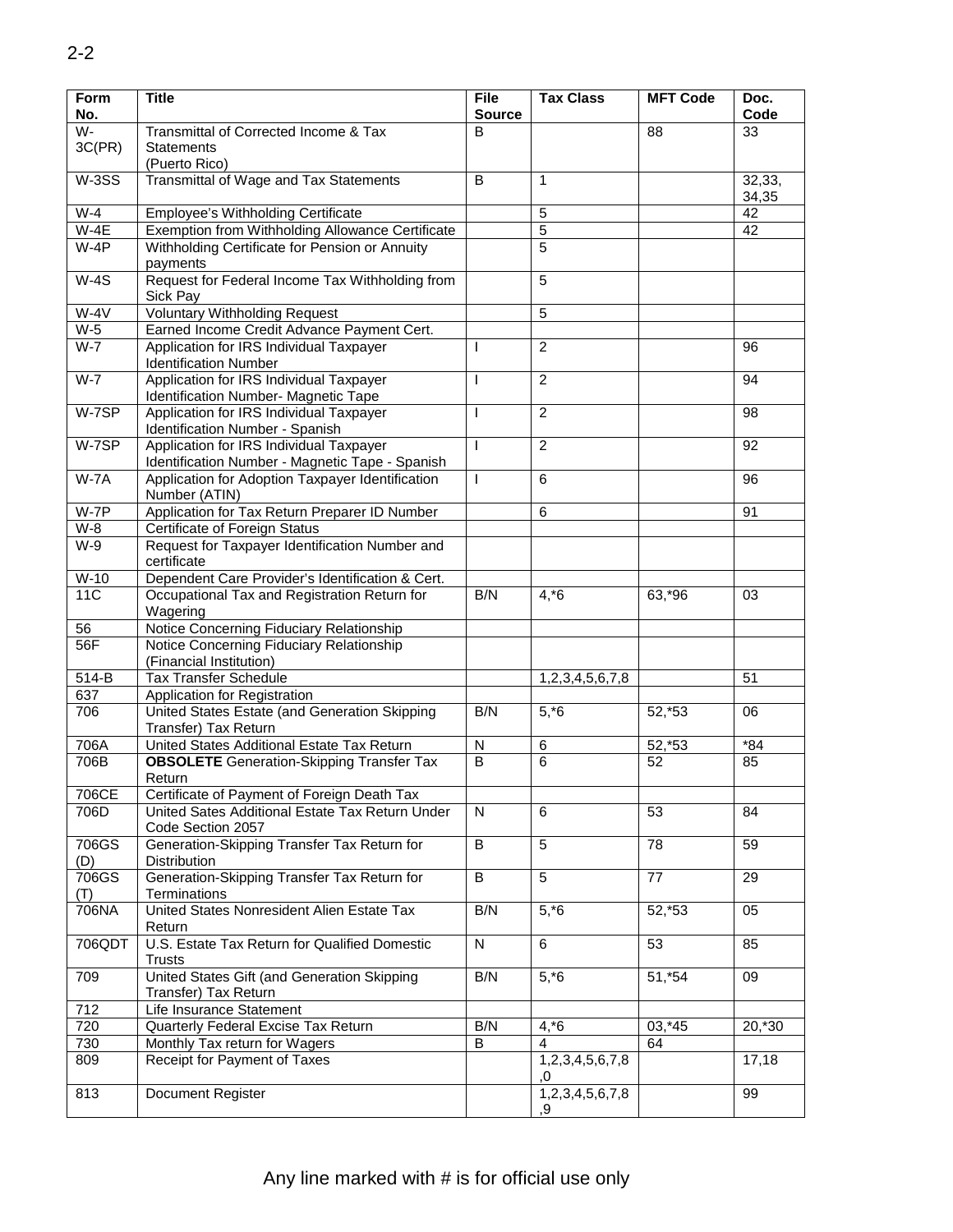| <b>Form</b><br>No. | <b>Title</b>                                                                                                                  | <b>File</b><br><b>Source</b> | <b>Tax Class</b>      | <b>MFT Code</b> | Doc.<br>Code |
|--------------------|-------------------------------------------------------------------------------------------------------------------------------|------------------------------|-----------------------|-----------------|--------------|
| 843                | Claims                                                                                                                        |                              | 1,2,3,4,5,7,8,9<br>.0 |                 | 54,77        |
| 851                | <b>Affiliations Schedule</b>                                                                                                  |                              |                       |                 |              |
| 872                | Consent to Extend the Time to Assess Tax                                                                                      |                              |                       |                 |              |
| $872-A$            | Special Consent to Extend the Time to Assess<br>Tax                                                                           |                              |                       |                 |              |
| $872 - B$          | Consent to Extend the Time to Assess<br>Miscellaneous Excise Taxes                                                            |                              |                       |                 |              |
| 872-C              | Consent Fixing Period of Limitations Upon<br>Assessment of Tax Under Section 4940 of the<br>Internal Revenue Code             |                              |                       |                 |              |
| 872-D              | Consent to Extend the Time on Assessment of<br><b>Tax Preparer Penalty</b>                                                    |                              |                       |                 |              |
| 872-F              | Consent to Extend the Time to Assess Tax<br>Attributable to Items of a Partnership                                            |                              |                       |                 |              |
| $872-N$            | Notice of Termination of Special Consent to<br>Extend the Time to Assess Tax Attributable to<br>Items                         |                              |                       |                 |              |
| 872-O              | Special Consent to Extend the Time to Assess<br>Tax Attributable to a Partnership                                             |                              |                       |                 |              |
| 872-P              | Consent to Extend Time to Assess Tax<br>Attributable to Partnership Items of a Registered<br>Partnership                      |                              |                       |                 |              |
| 872-Q              | Notice of Termination of Special Consent to<br>Extend the Time to Assess Tax Attributable to<br>Items. $\ldots$               |                              |                       |                 |              |
| 872-R              | Special Consent to Extend the Time to Assess<br>Tax Attributable to Items of an S. Corporation                                |                              |                       |                 |              |
| 872-S              | Consent to Extend the Time to Assess Tax<br>Attributable to Items of an S. Corporation                                        |                              |                       |                 |              |
| $872 - T$          | Notice of termination of Special Consent to<br><b>Extend to Assess Tax</b>                                                    |                              |                       |                 |              |
| 8963               | Report of Health Insurance Provider Information                                                                               | B                            | $\overline{c}$        | 79              |              |
| 900                | <b>Tax Collection Waiver</b>                                                                                                  |                              | 2,6,9                 |                 | 77           |
| 926                | Return by a Transferor of Property to a Foreign<br>Corporation, Foreign Trust or Estate, or Foreign<br>Partnership            | $\mathsf{N}$                 | 6                     | 81              | 32           |
| 928                | <b>Fuel Bond</b>                                                                                                              |                              |                       |                 |              |
| 940                | Employer's Annual Federal Unemployment Tax<br>Return                                                                          | B/N                          | $8, *6$               | $10, *80$       | 40           |
| 940/940<br>E-FILE  | Magnetic Tape Employer's Annual Federal<br><b>Unemployment Tax Return</b>                                                     | В                            | 8                     | 10              | 39           |
| 940PR              | Employer's Annual Federal Unemployment Tax<br>Return, Puerto Rico                                                             | $\sf B$                      | 8                     | 10              | 40           |
| 940V               | Federal Unemployment Tax Return Process<br>Through RPS                                                                        | $\overline{B}$               | 8                     | 10              | 70           |
| 941                | Employer's Quarterly Federal Tax Return                                                                                       | B/N                          | 1, 6                  | $01,*17$        | 41           |
| 941                | Magnetic Tape Employer's Quarterly Federal Tax<br>Return                                                                      | B                            | 1                     | 01              | 35           |
| 941C<br>(PR)       | <b>Statement to Correct Information Previously</b><br>Reported Under the Federal Insurance<br>Contributions Act - Puerto Rico | $\sf B$                      | $\mathbf{1}$          | 01              | 41           |
| 941C               | <b>Statement to Correct Information Previously</b><br>Reported Under the Federal Insurance                                    | $\overline{B}$               | $\mathbf{1}$          | 01              |              |
|                    | <b>Contributions Act</b>                                                                                                      |                              |                       |                 |              |
| 941-M              | Employer's Monthly Federal Tax Return                                                                                         | B                            | 1                     | 01              | 41           |
| 941NMI             | Employer's Tax Return of Northern Marianne<br>Islands                                                                         | $\overline{N}$               | 6                     | $\overline{17}$ | 41           |
| 941 On<br>Line     | Employer's Tax Return On Line                                                                                                 | $\sf B$                      | $\mathbf{1}$          | 01              | 39           |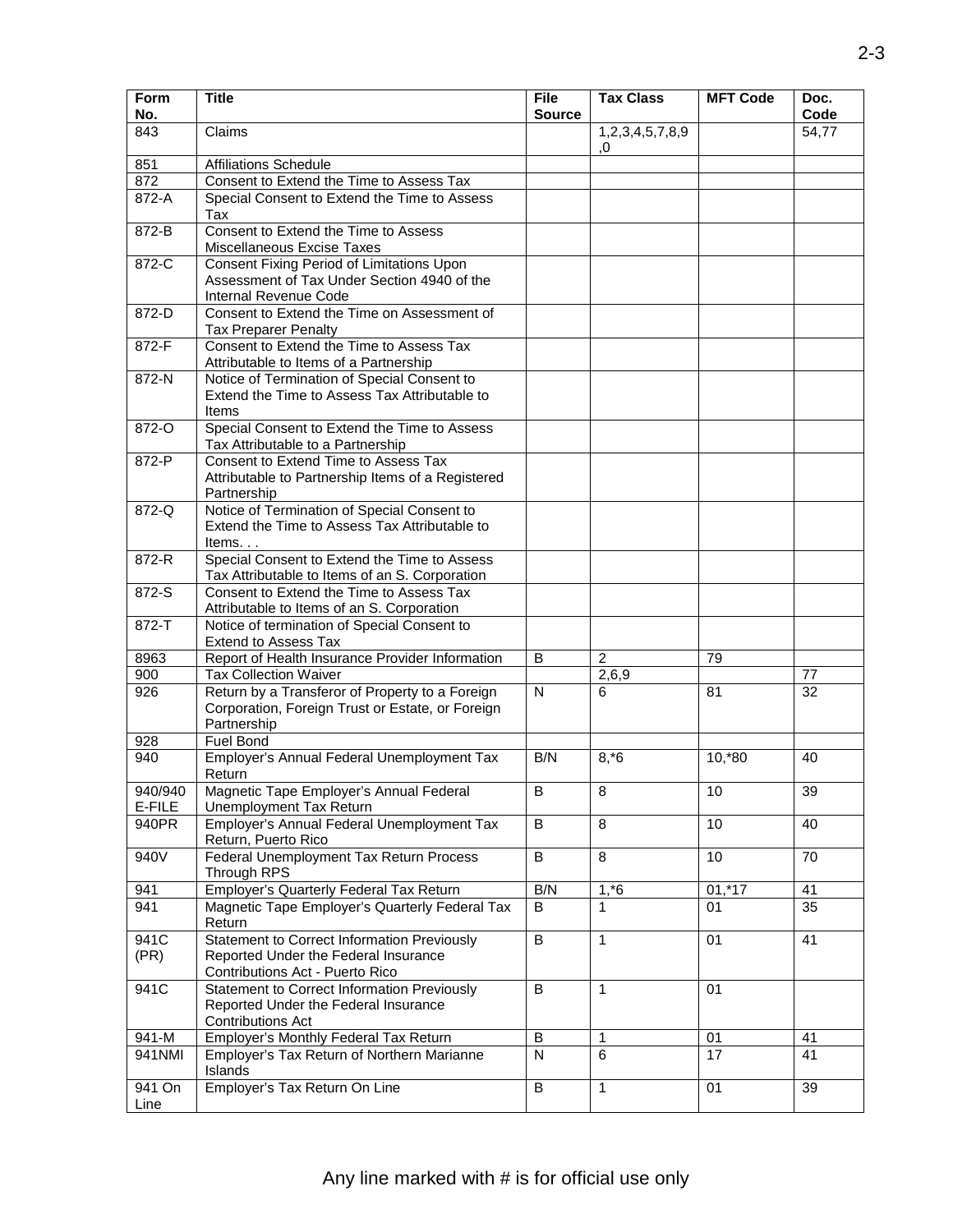| Form<br>No.    | <b>Title</b>                                                                                                                                               | <b>File</b><br><b>Source</b> | <b>Tax Class</b> | <b>MFT Code</b> | Doc.<br>Code |
|----------------|------------------------------------------------------------------------------------------------------------------------------------------------------------|------------------------------|------------------|-----------------|--------------|
| 941 E-<br>File | Electronically Filed Employer's Quarterly Federal<br><b>Tax Return</b>                                                                                     | B                            | 1                | 01              | 35           |
| 941PR          | Employer's Quarterly Federal Tax Return, Puerto                                                                                                            | B                            | $\mathbf{1}$     | 01              | 41           |
| 941R           | Rico<br>Allocation Schedule for Aggregate Form 941<br>Filers                                                                                               |                              |                  |                 |              |
| 941SS          | Employer's Quarterly Federal Tax Return, Virgin<br>Islands, Guam, American Samoa                                                                           | B                            | $\mathbf{1}$     | 01              | 41           |
| 941V           | <b>Employer's Quarterly Tax Return</b>                                                                                                                     | B                            | $\mathbf{1}$     | 01              | 70           |
| 941X           | Adjusted Employer's QUARTERLY Federal Tax<br>Return for Claim or Refund                                                                                    | B                            | 1                | 01              | 54           |
| 941TEL         | Employer's Quarterly Federal Tax Return -<br>Telephone                                                                                                     | B                            | $\mathbf{1}$     | 01              | 41           |
| 943            | Employer's Annual Federal Tax Return for<br><b>Agricultural Employees</b>                                                                                  | B/N                          | $1, *6$          | $11,*19$        | 43           |
| 943PR          | Employer's Annual Tax Return for Agricultural<br>Employees, Puerto Rico (OCS Only)                                                                         | B                            | $\mathbf{1}$     | 11              | 43           |
| 943V           | Employer's Annual Return For Agricultural<br>Employees. Process through RPS                                                                                | B                            | 1                | 11              | 70           |
| 944            | Employer's Annual Federal Employment Tax<br>Return                                                                                                         | B                            | $\mathbf{1}$     | 14              | 49           |
| 944PR          | Employer's Annual Federal Employment Tax<br>Return - Puerto Rico                                                                                           | B                            | $\mathbf{1}$     | 14              | 49           |
| 944-SS         | Employer's Annual Federal Employment Tax<br>Return - American Samoa, Guam, U.S. Virgin<br>Islands and the Commonwealth of the Northern<br>Marianna Islands | $\overline{B}$               | $\mathbf{1}$     | 14              | 49           |
| 945            | Annual Return Of Withheld Federal Income Tax                                                                                                               | B                            | $\mathbf{1}$     | 16              | 44, 37       |
| 952            | Consent to Fix Period of Limitation on<br>Assessment of Income Tax                                                                                         |                              |                  |                 |              |
| 957            | U.S. Information Return by and Officer, Director,<br>or U.S. shareholder with Respect to a Foreign<br>Personal Holding Co.                                 | N                            | 6                | 24              |              |
| 958            | U.S. Annual Information Return by an Officer or<br>Director with Respect to a Foreign Personal<br>Holding Co.                                              | N                            | 6                | 25              |              |
| 959            | Return by an Officer, Director, or Shareholder with<br>Respect to the Organization or Reorganization of<br>a Foreign Corp. and Acquisition of its Stock    | $\overline{N}$               | 6                | 26              |              |
| 964/966        | Corporate Dissolution Indicator                                                                                                                            | B                            | 9                |                 | 78           |
| 982            | Reduction of Tax Attributes Due to Discharge of<br>Indebtedness                                                                                            |                              |                  |                 |              |
| 990            | Return of Organization Exempt from Income Tax                                                                                                              | B/N                          | $4*6$            | 67              | 90, 93       |
| 990-BL         | Information and Initial Excise Tax Return for Black<br>Lung Benefit Trust and Certain Related Persons                                                      | N.                           | 6                | 56              | 88           |
| 990EZ          | Short Form Return of Organization Exempt From<br>Income Tax                                                                                                | B                            | $\overline{4}$   | 67              | 09, 92       |
| 990-H          | US Income Tax Return for Homeowners<br>Associations                                                                                                        |                              |                  |                 |              |
| 990-N          | <b>Annual Electronic Notice</b>                                                                                                                            | B                            | 4                | 67              | 89           |
| 990-PF         | Private Foundation or Section 4947(a)(1) Non-<br>exempt Charitable Trust                                                                                   | B/N                          | $4, *6$          | 44              | 91           |
| 990-T          | Exempt Organization Business Income Tax<br>Return                                                                                                          | B/N                          | $3, *6$          | 34              | 93           |
| 990-W          | Estimated Tax on Unrelated Business Taxable<br>Income for Tax-Exempt Organization                                                                          |                              |                  |                 |              |
| 1000           | <b>Ownership Certificate</b>                                                                                                                               |                              |                  |                 |              |
| 1001           | Ownership, Exemption, or Reduced Rate<br>Certificate                                                                                                       |                              |                  |                 |              |
| 1023           | Application for Recognition of Exemption                                                                                                                   |                              |                  |                 | 80           |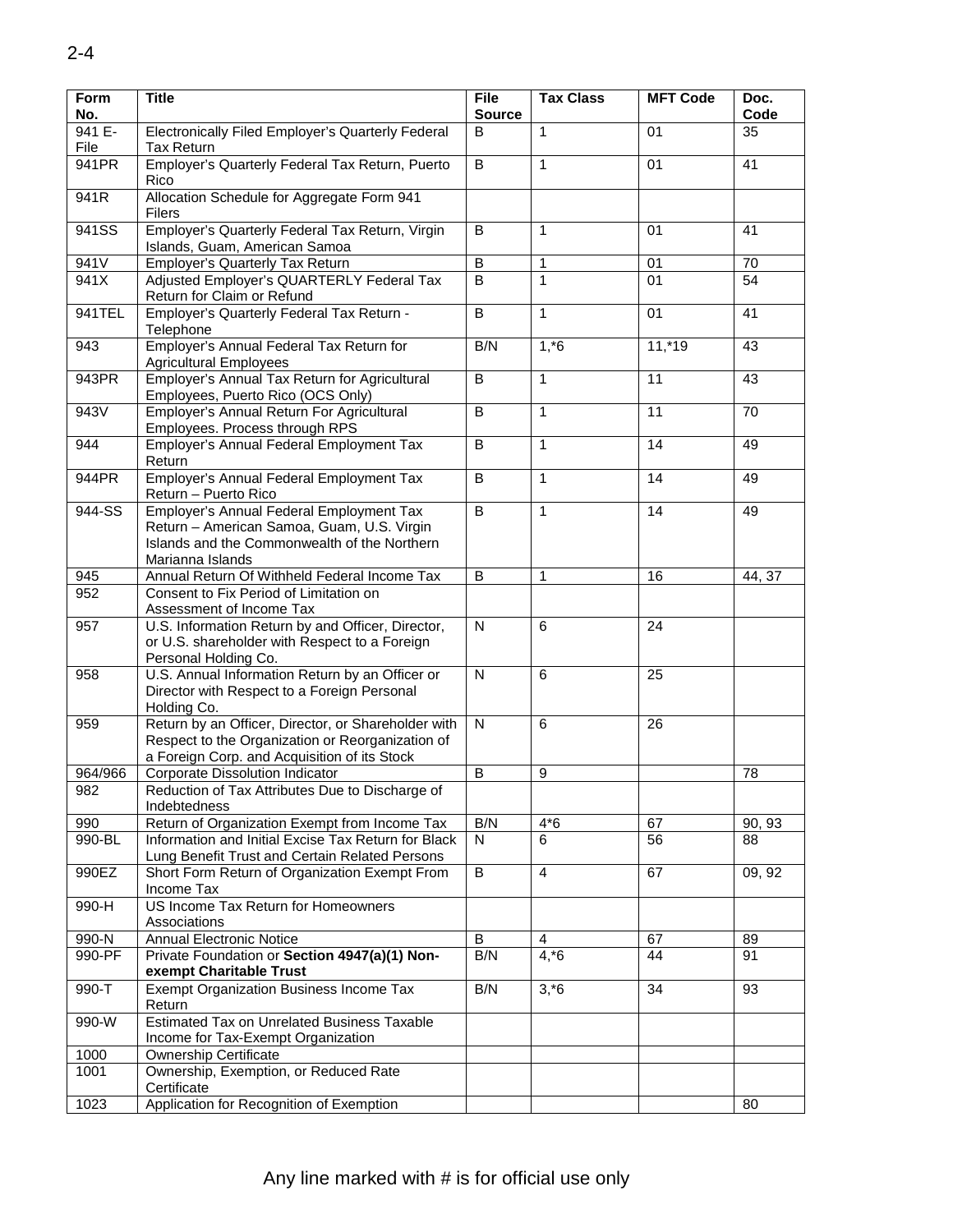| Form<br>No.                       | <b>Title</b>                                                                                               | <b>File</b><br><b>Source</b> | <b>Tax Class</b>                                | <b>MFT Code</b>       | Doc.<br>Code      |
|-----------------------------------|------------------------------------------------------------------------------------------------------------|------------------------------|-------------------------------------------------|-----------------------|-------------------|
| 1024                              | Application for Recognition of Exemption                                                                   |                              |                                                 |                       | 80                |
| 1025                              | No Application (Dummy Form Number) - IRC<br>Sections                                                       |                              |                                                 |                       |                   |
|                                   | 501(c)(01),(11),(14),(16),(18),(21),(22),(24), and<br>501(d) or 494(a)                                     |                              |                                                 |                       |                   |
| 1026                              | Group Exemption - EDS Only - Any IRC Section                                                               |                              |                                                 |                       |                   |
| 1028                              | Application for Recognition of Exemption Under<br>Section 501(a) or for Determination Under Section<br>120 |                              |                                                 |                       |                   |
| 1040                              | U.S. Individual Income Tax Return                                                                          | I/N                          | $2, *6$                                         | 30, 31, *20           | 11, 12,<br>21, 22 |
| 1040<br>Sch A                     | <b>Itemized Deductions</b>                                                                                 |                              |                                                 |                       |                   |
| 1040/A<br>Sch B                   | Interest and Ordinary Dividends                                                                            |                              |                                                 |                       |                   |
| 1040<br>Sch C                     | Profit or Loss from Business                                                                               |                              |                                                 |                       |                   |
| 1040<br>Sch C-<br>EZ              | Net Profit from Business (Sole Proprietorship)                                                             |                              |                                                 |                       |                   |
| 1040<br>Sch D                     | <b>Capital Gains and Losses</b>                                                                            |                              |                                                 |                       |                   |
| 1040<br>Sch E                     | Supplemental Income and Loss                                                                               |                              |                                                 |                       |                   |
| 1040/A<br>Sch EIC                 | <b>Earned Income Credit</b>                                                                                |                              |                                                 |                       |                   |
| 1040<br>Sch F                     | Profit or Loss From Farming                                                                                |                              |                                                 |                       |                   |
| 1040<br>Sch H                     | Household Employment Taxes                                                                                 |                              |                                                 |                       |                   |
| 1040<br>Sch J                     | Income Averaging for Farmers and Fishermen                                                                 |                              |                                                 |                       |                   |
| 1040<br>Sch R                     | Credit for the Elderly or the Disabled                                                                     |                              |                                                 |                       |                   |
| 1040<br>Sch SE                    | Self-Employment Tax                                                                                        |                              |                                                 |                       |                   |
| 1040/A<br>Sch<br>8812             | <b>Child Tax Credit</b>                                                                                    |                              |                                                 |                       |                   |
| 1040A                             | U.S. Individual Income Tax Return                                                                          |                              | $\overline{2}$                                  | 30, 31                | 09,10             |
| 1040C                             | U.S. Departing Alien Income Tax Return                                                                     |                              | $\overline{c}$                                  | 30                    | 61                |
| 1040ES                            | U.S. Declaration of Estimated Income Tax for<br>Individuals                                                |                              | $\overline{2}$                                  | 30, 31                | 20                |
| 1040EZ                            | U.S. Individual Income Tax Return                                                                          |                              | $\overline{c}$                                  | 30, 31                | 07,08             |
| 1040EZ<br>-TEL                    | US Individual Income Tax Return - Telefile                                                                 |                              | $\overline{2}$                                  | 30                    | 28                |
| 1040<br>MeF                       | U.S. Individual Income Tax Return                                                                          | <sup>1</sup>                 | 2                                               | 30                    | 11,21             |
| 1040<br>MeF<br>Inter-<br>national | U.S. Individual Income Tax Return                                                                          | T                            | $\overline{c}$                                  | 30                    | 05                |
| 1040NR                            | U.S. Non-resident Alien Income Tax Return<br>(AUSC only)                                                   | I/N                          | $2, *6$ (NMF<br>processing<br>occurs at<br>CSC) | 30, 31, *20,<br>$*21$ | 72,73             |
| 1040NR<br>-EZ                     | US Non-resident Alien Income Tax Return (AUSC<br>only)                                                     |                              | $\overline{2}$                                  | 30                    | 73                |
| 1040PC                            | U.S. Individual Income Tax Return (Personal<br>Computer)                                                   | $\mathbf{I}$                 | $\overline{2}$                                  | 30                    | 05,06             |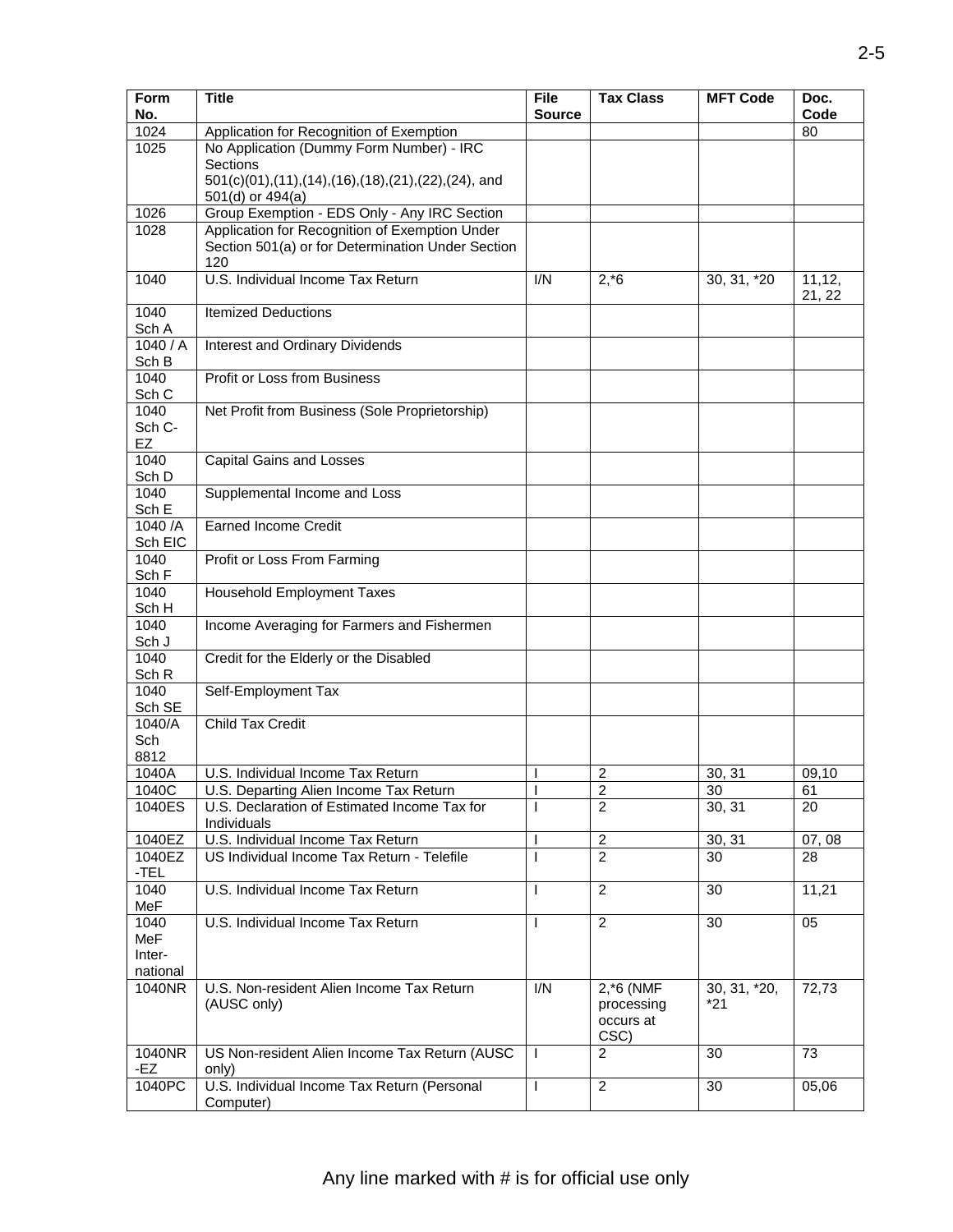| Form<br>No.    | <b>Title</b>                                                                       | <b>File</b><br><b>Source</b> | <b>Tax Class</b> | <b>MFT Code</b> | Doc.<br>Code    |
|----------------|------------------------------------------------------------------------------------|------------------------------|------------------|-----------------|-----------------|
| 1040PR         | U.S. Self-Employment Tax Return-Puerto Rico<br>(AUSC only)                         | I/N                          | $2, *6$          | $30, 31, *22$   | 27              |
| 1040SS         | U.S. Self-Employment Tax Return-Virgin Islands,<br>Guam, American Samoa (PSC only) | T                            | $\overline{2}$   | 30, 31          | 26              |
| 1040V          | Payment Voucher                                                                    |                              | $\overline{c}$   | 30              | 70              |
| 1040           | US Individual Income Tax return (VITA/TCE                                          |                              |                  | 20              |                 |
| VITA/T         | Overprint)                                                                         |                              |                  |                 |                 |
| <b>CE</b>      |                                                                                    |                              |                  |                 |                 |
| <b>OVRPR</b>   |                                                                                    |                              |                  |                 |                 |
| T.             |                                                                                    |                              |                  |                 |                 |
| 1040X          | Amended U.S. Individual Income Tax Return                                          |                              | $\overline{c}$   | 30              | 11,54           |
| 1041           | U.S. Income Tax Return (for Estates and Trusts)                                    | B/N                          | $2, *6$          | $05, *21$       | 44              |
| 1041           | Magnetic Media U.S. Income Tax Return (for                                         | B                            | $\overline{2}$   | 05              | 36              |
|                | Estates and Trusts)                                                                |                              |                  |                 |                 |
| $1041-A$       | U.S. Information Return-Trust Accumulation of                                      | B/N                          | $4, *6$          | 36              | 81              |
|                | <b>Charitable Amounts</b>                                                          |                              |                  |                 |                 |
| 1041ES         |                                                                                    | $\overline{B}$               | $\overline{2}$   |                 | $\overline{17}$ |
|                | Payment Voucher, Estimated Tax                                                     |                              |                  | 05              |                 |
| 1041ES         | Payment Voucher, Estimated Tax, Lockbox                                            | B                            | $\overline{2}$   | 05              | 19              |
|                | Processing                                                                         |                              |                  |                 |                 |
| 1041-K1        | Beneficiary's Share of Income, Credits,                                            |                              | 5                |                 | 66              |
|                | Deductions, Etc.                                                                   |                              |                  |                 |                 |
| $1041 - N$     | U.S. Income Tax Return for Electing Alaska                                         | B                            | $\overline{2}$   | 05              | 39              |
|                | <b>Native Settlement Trusts</b>                                                    |                              |                  |                 |                 |
| 1041PF         | (See Form 5227)                                                                    |                              |                  |                 |                 |
| 1041QF         | <b>Qualified Funeral Trust</b>                                                     | B                            | $\overline{2}$   | 05              | 39              |
| T              |                                                                                    |                              |                  |                 |                 |
| 1042           | Annual Withholding Tax Return for US Source                                        | B/N                          | $1, *6$          | 12              | 25              |
|                | Income of Foreign Persons                                                          |                              |                  |                 |                 |
| $1042-S$       | Foreign Persons US Source Income subject to                                        | ${\sf N}$                    | 5                | 12              | 02              |
|                | Withholding                                                                        |                              |                  |                 |                 |
| $1042 - T$     | Annual Summary and Transmittal of Forms 1042-                                      | $\overline{\mathsf{N}}$      | 5                | 88              | 01              |
|                | S                                                                                  |                              |                  |                 |                 |
| 1045           | <b>Application for Tentative Refund</b>                                            |                              |                  |                 |                 |
| 1065           | U.S. Return of Partnership Income (Publicly                                        | B/N                          | $2, *6$          | 06,*35          | 65, 67          |
|                | <b>Traded Partnerships)</b>                                                        |                              |                  |                 |                 |
| 1065           | U.S. Return of Partnership Income (Publicly                                        | B/N                          | $\overline{c}$   | 06              | 67,69           |
| MeF            | <b>Traded Partnerships)</b>                                                        |                              |                  |                 |                 |
| 1065-B         | US. Return of Income for Electing Large                                            | B/N                          | $\overline{2}$   | 06              | 68              |
|                | Partnerships                                                                       |                              |                  |                 |                 |
| 1065-B         | U.S. Return of Income for Electing Large                                           | B/N                          | $\overline{2}$   | 06              | 68              |
| MeF            | Partnerships                                                                       |                              |                  |                 |                 |
| 1065-B         | Partners Share of Income (Loss) From an Electing                                   |                              | 5                |                 | 22              |
| K <sub>1</sub> | Partnership                                                                        |                              |                  |                 |                 |
| 1065-K1        | Partners Share of Income, Credits, Deductions,                                     |                              | 5                |                 | 65              |
|                | Etc.                                                                               |                              |                  |                 |                 |
|                |                                                                                    |                              |                  |                 |                 |
| 1065-K1        | Partners Share of Income, Credits, Deductions,                                     |                              | 5                |                 | 20              |
| MeF            | Etc.                                                                               |                              |                  |                 |                 |
| 1066           | Real Estate Mortgage Investment Conduit Income                                     | B/N                          | $3, *6$          | 07              | 60              |
|                | <b>Tax Return</b>                                                                  |                              |                  |                 |                 |
| 1066           | Quarterly Notice to Residual Interest Holder of                                    | $\overline{B}$               | 3                | 07              | 60              |
|                | REMIC Taxable Income or Net Loss Allocation                                        |                              |                  |                 |                 |
| SCH Q          |                                                                                    |                              |                  |                 |                 |
| 1078           | Certificate of Alien Claiming Residence in the                                     |                              |                  |                 |                 |
|                | <b>United States</b>                                                               |                              |                  |                 |                 |
| 1094-B         | Transmittal of Health Coverage Information                                         |                              | 5                | 65              | 11              |
|                | Return                                                                             |                              |                  |                 |                 |
| 1094-C         | Transmittal of Employer-Provided Health                                            |                              | 5                | 65              | 12              |
|                | Insurance Offer and Coverage Information                                           |                              |                  |                 |                 |
|                | Returns                                                                            |                              |                  |                 |                 |
| 1095-A         | Health Insurance Marketplace Statement (ACA)                                       |                              |                  |                 | 07              |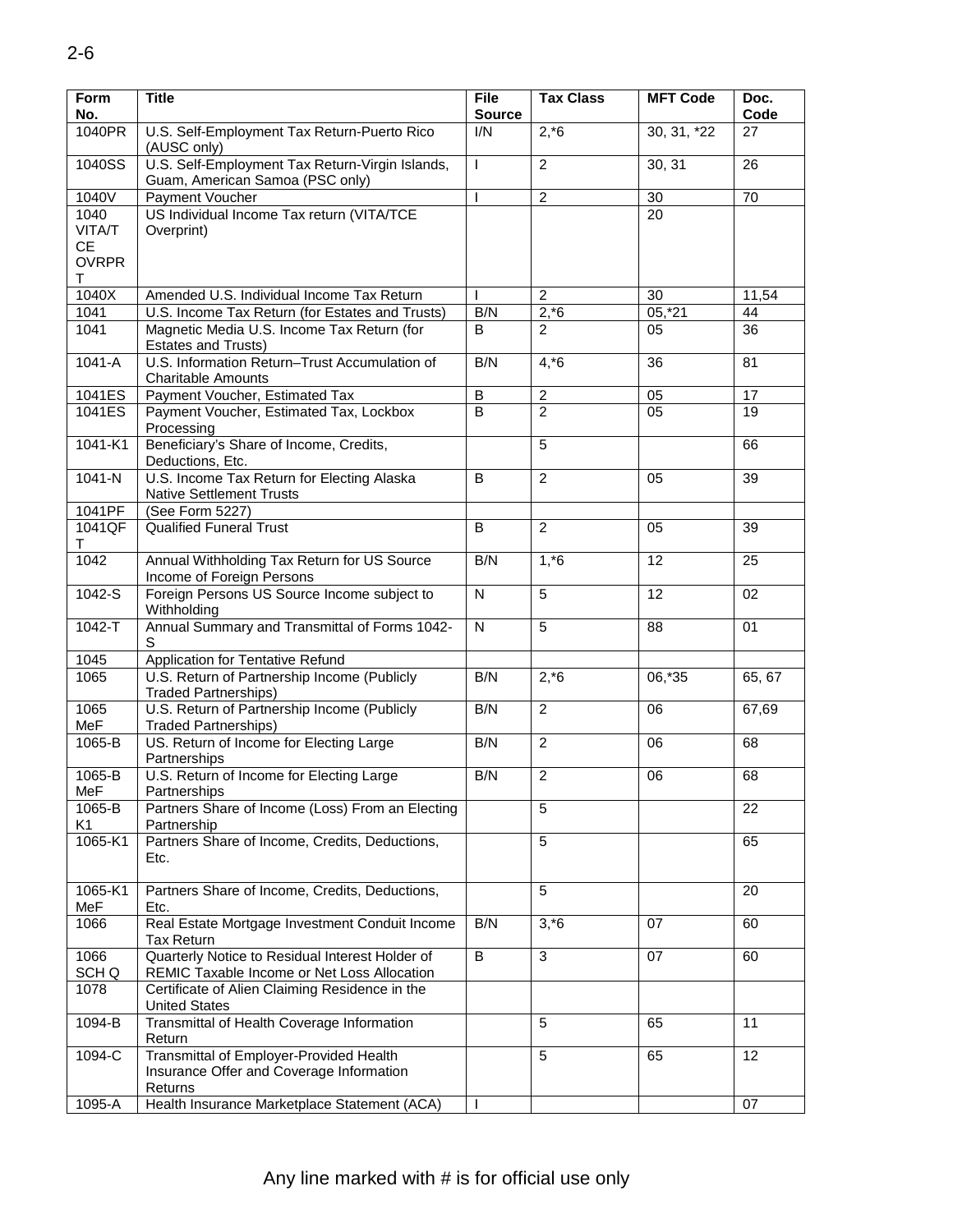| Form<br>No.         | <b>Title</b>                                           | <b>File</b><br><b>Source</b> | <b>Tax Class</b> | <b>MFT Code</b> | Doc.<br>Code    |
|---------------------|--------------------------------------------------------|------------------------------|------------------|-----------------|-----------------|
| 1095-B              | <b>Health Coverage</b>                                 |                              | $\,$ 5 $\,$      | 65              | 56              |
| 1095-C              | Employer-Provided Health Insurance Offer and           |                              | 5                | 65              | 60              |
|                     | Coverage                                               |                              |                  |                 |                 |
| 1096                | Annual Summary and Transmittal of US                   | I/B                          | 5                | 88              | 39, 40,         |
|                     | <b>Information Returns</b>                             |                              |                  |                 | 69              |
| 1098                | Mortgage Interest Statement                            |                              | 5                |                 | $\overline{81}$ |
| 1098-C              | C (Contributions of Motor Vehicles, Boats and          |                              |                  |                 |                 |
|                     | Airplanes)                                             |                              |                  |                 |                 |
| 1098-E              | Student Loan Interest Statement                        |                              | 5                |                 | 84              |
| 1098-T              | <b>Tuition Statement</b>                               |                              | $\overline{5}$   |                 | $\overline{83}$ |
| 1099-A              | Acquisition or Abandonment of Secured Property         |                              | 5                |                 | 80              |
| 1099-B              | Proceeds From Real Estate Broker and Barter            |                              | 5                |                 | 79              |
|                     | Exchange Transactions.                                 |                              |                  |                 |                 |
| 1099-C              | <b>Cancellation of Debt</b>                            |                              | 5                |                 | 85              |
| 1099-               | Changes in Corporate Control and Capital               |                              | $\overline{5}$   |                 | $\overline{73}$ |
| CAP                 | Structure                                              |                              |                  |                 |                 |
| 1099-<br><b>DIV</b> | <b>Dividends and Distributions</b>                     |                              | 5                |                 | 91              |
| 1099-G              | <b>Certain Government Payments</b>                     |                              | 5                |                 | 86              |
| 1099-H              | Health Coverage Tax Credit (HCTC) Advance              |                              | 5                |                 | 71              |
|                     | Payments                                               |                              |                  |                 |                 |
| 1099-               | Interest Income                                        |                              | 5                |                 | 92              |
| <b>INT</b>          |                                                        |                              |                  |                 |                 |
| $1099-K$            | Payment Card and Third Party Network                   |                              | 5                |                 | 10              |
|                     | Transactions                                           |                              |                  |                 |                 |
| 1099-               | Long term care and accelerated death benefits          |                              | 5                |                 | 93              |
| <b>LTC</b>          |                                                        |                              |                  |                 |                 |
| 1099-               | Miscellaneous Income                                   |                              | 5                |                 | 95              |
| <b>MISC</b>         |                                                        |                              |                  |                 |                 |
| 1099-               | Distributions from an HSA, Archer Medical              |                              | 5                |                 | 94              |
| <b>SA</b>           | Savings Account (MSA), or Medicare + Choice            |                              |                  |                 |                 |
|                     | <b>MSA</b>                                             |                              |                  |                 |                 |
| 1099-<br><b>OID</b> | Original Issue Discount                                |                              | 5                |                 | 96              |
| 1099-               | Taxable Distributions Received from Cooperatives       |                              | 5                |                 | 97              |
| <b>PATR</b>         |                                                        |                              |                  |                 |                 |
| 1099-Q              | Payments from Qualified Education Programs             |                              | 5                |                 | 31              |
|                     | (Under Sections 529 and 530)                           |                              |                  |                 |                 |
| 1099-R              | Distributions from Pensions, Annuities, Retirement     | B                            | 5                | 88              | 98              |
|                     | or Profit-Sharing Plans, IRA's, Insurance              |                              |                  |                 |                 |
|                     | Contracts, etc.                                        |                              |                  |                 |                 |
| 1099-S              | Proceeds from Real Estate Transactions                 |                              | 5                |                 | 75              |
| 1116                | Computation of Foreign Tax Credit-Individual,          |                              |                  |                 |                 |
|                     | Fiduciary or Nonresident Alien Individual              |                              |                  |                 |                 |
| 1118                | <b>Computation of Foreign Tax Credit-Corporations</b>  |                              |                  |                 |                 |
| 1120                | U.S. Corporation Income Tax Return                     | B/N                          | $3, *6$          | 02,*32          | $10,11,*2$      |
|                     |                                                        |                              |                  |                 | 0               |
| 1120-A              | U.S. Short Form Corporation Tax Return                 | $\sf B$                      | 3                | 02              | 09              |
| $1120-C$            | U.S. Income Tax Return for Cooperative<br>Associations | $\overline{B}$               | $\overline{3}$   | 02              | 03              |
| 1120SF              | U.S. Income Tax Return for Designated                  | В,                           | 3                | 02              | 06              |
|                     | <b>Settlement Funds</b>                                |                              |                  |                 |                 |
| 1120-F              | U.S. Income Tax Return of Foreign Corporations         | B/N                          | $3, *6$          | 02,*32          | 66,67           |
| 1120FS              | U.S. Income Tax Return of a Foreign Sales              | B/N                          | $3, *6$          | 02,*32          | $*69,07$        |
| C                   | Corporation (AUSC Only)                                |                              |                  |                 |                 |
| 1120-H              | US Income Tax Return for Homeowner                     | $\sf B$                      | $\mathbf{3}$     | 02              | 71              |
|                     | Associations                                           |                              |                  |                 |                 |
| $1120 -$            | <b>Interest Charge Domestic International Sales</b>    | ${\sf N}$                    | 6                | $*23$           | 69,*20          |
| <b>IC-DISC</b>      | <b>Corporation Return</b>                              |                              |                  |                 |                 |
| 1120L               | U.S. Life Insurance Company Income Tax Return          | B/N                          | $3, *6$          | 02,*32          | $11,*15$        |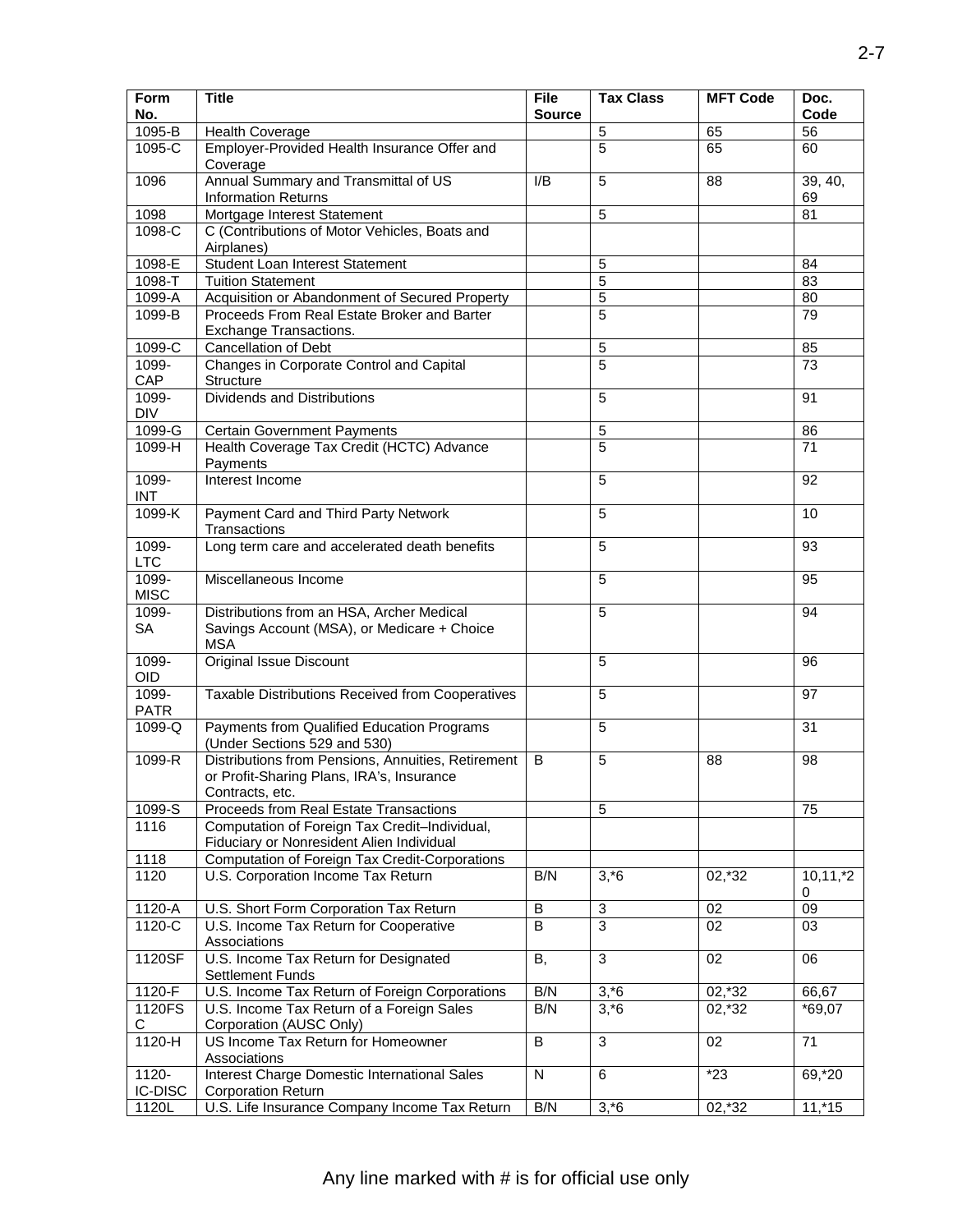| Form<br>No.              | <b>Title</b>                                                                                                 | <b>File</b><br><b>Source</b> | <b>Tax Class</b>      | <b>MFT Code</b> | Doc.<br>Code        |
|--------------------------|--------------------------------------------------------------------------------------------------------------|------------------------------|-----------------------|-----------------|---------------------|
| $1120 -$                 | Return for Nuclear Decommissioning Trusts and                                                                | B/N                          | $3, *6$               | $02,*32$        | 08,*20              |
| <b>ND</b>                | <b>Certain Related Persons</b>                                                                               |                              |                       |                 |                     |
| 1120PC                   | U.S. Property and Casualty Insurance Company<br>Income Tax Return                                            | $\overline{B}$               | 3                     | $\overline{02}$ | $\overline{13}$     |
| $1120 -$<br>POL          | U.S. Income Tax Return of Political Organization                                                             | B                            | 3                     | 02              | 20                  |
| 1120<br><b>REIT</b>      | U.S. Income Tax Return for Real Estate<br><b>Investment Trusts</b>                                           | B                            | 3                     | 02              | 12                  |
| 1120RI<br>С              | U.S. Income Tax Return for Regulated Investment<br>Companies                                                 | $\overline{B}$               | $\overline{3}$        | 02              | 05                  |
| $1120-S$                 | U.S. Small Business Corporation Income Tax<br>Return                                                         | B/N                          | $3, *6$               | $02, *31$       | $16, *20$           |
| 1120S-<br>K <sub>1</sub> | Shareholder's Share of Income, Credits,<br>Deductions, etc.                                                  |                              | 5                     |                 | 67                  |
| 1120W                    | <b>Estimated Tax for Corporation</b>                                                                         |                              | 3                     | 02              | 10                  |
| 1120W<br>(FY)            | <b>Fiscal Year Corporation Estimated Tax</b>                                                                 |                              | $\overline{3}$        | 02              | 10                  |
| 1120X                    | Amended U.S. Corporation Income Tax Return                                                                   | B/N                          | $3, *6$               | 02              | 10,54,2<br>$0, *32$ |
| 1122                     | Authorization and Consent of Subsidiary<br>Corporation to be Included in a Consolidated<br>Income Tax Return |                              |                       |                 |                     |
| 1127                     | Application for Extension of Time for Payment of<br>Tax                                                      |                              | 2                     |                 | 77                  |
| 1128                     | Application for Change in Accounting Period                                                                  |                              |                       |                 |                     |
| 1138                     | Extension of Time for Payment of Taxes by a                                                                  |                              |                       |                 |                     |
|                          | Corporation Expecting a net Loss Carry back                                                                  |                              |                       |                 |                     |
| 1139                     | Corporation Application for Tentative Refund                                                                 | B                            | 3                     | 02              | 84                  |
| 1164PR                   | Disbursing Center Notification of Undelivered<br><b>Refund Checks</b>                                        |                              | 1,2,3,4,5,<br>6,7,8   |                 | 45                  |
| 1296                     | Assessment Against Transferee of Fiduciary                                                                   |                              |                       |                 |                     |
| 1310                     | Statement of Person Claiming Refund Due a                                                                    |                              |                       |                 |                     |
|                          | Deceased Taxpayer                                                                                            |                              |                       |                 |                     |
| 1331                     | Notice of Adjustment (NMF)                                                                                   |                              |                       |                 |                     |
| 1331B                    | Notice of Adjustment                                                                                         |                              |                       |                 |                     |
| 1331C                    | Notice of Adjustment (Wage or Excise Tax)                                                                    |                              |                       |                 |                     |
| 1363                     | <b>Export Exemption Certificate</b>                                                                          |                              |                       |                 |                     |
| 14039                    | <b>Identity Theft Affidavit</b>                                                                              |                              |                       |                 |                     |
| 14103                    | <b>Identity Theft Assistance Request</b>                                                                     |                              |                       |                 |                     |
| 1962                     | <b>Advance Payment Record</b>                                                                                |                              | 1,2,3,4,5,<br>6, 7, 8 |                 | 17                  |
| 2032                     | Contract Coverage Under Title II of the Social<br>Security Act                                               |                              |                       |                 |                     |
| 2063                     | U.S. Departing Alien Income Tax Statement                                                                    |                              |                       |                 |                     |
| 2106                     | <b>Employee Business Expenses</b>                                                                            |                              |                       |                 |                     |
| 2106EZ                   | Unreimbursed Employee Business Expenses                                                                      |                              |                       |                 |                     |
| 2119                     | Sale or Exchange of Principal Residence                                                                      |                              |                       |                 |                     |
| 2120                     | Multiple Support Declaration                                                                                 |                              |                       |                 |                     |
| 2137                     | Monthly Tax Return-Manufacturers of Cigarette<br>Papers and Tubes                                            | N                            | 6                     | 90              | 86                  |
| 2158                     | <b>Credit Transfer Voucher</b>                                                                               |                              | 1,2,3,4,5,<br>6,7,8   |                 | 58                  |
| 2210                     | Underpayment of Estimated Income Tax by<br>Individuals and Fiduciaries                                       |                              |                       |                 |                     |
| 2210F                    | Underpayment of Estimated Taxes by Farmers<br>and Fishermen                                                  |                              |                       |                 |                     |
| 2220                     | Underpayment of Estimated Income Tax by<br>Corporation                                                       |                              |                       |                 |                     |
| 2287                     | Dishonored Check Posting Voucher                                                                             |                              | 1,2,3,4,5,<br>6,7,8   |                 | 87                  |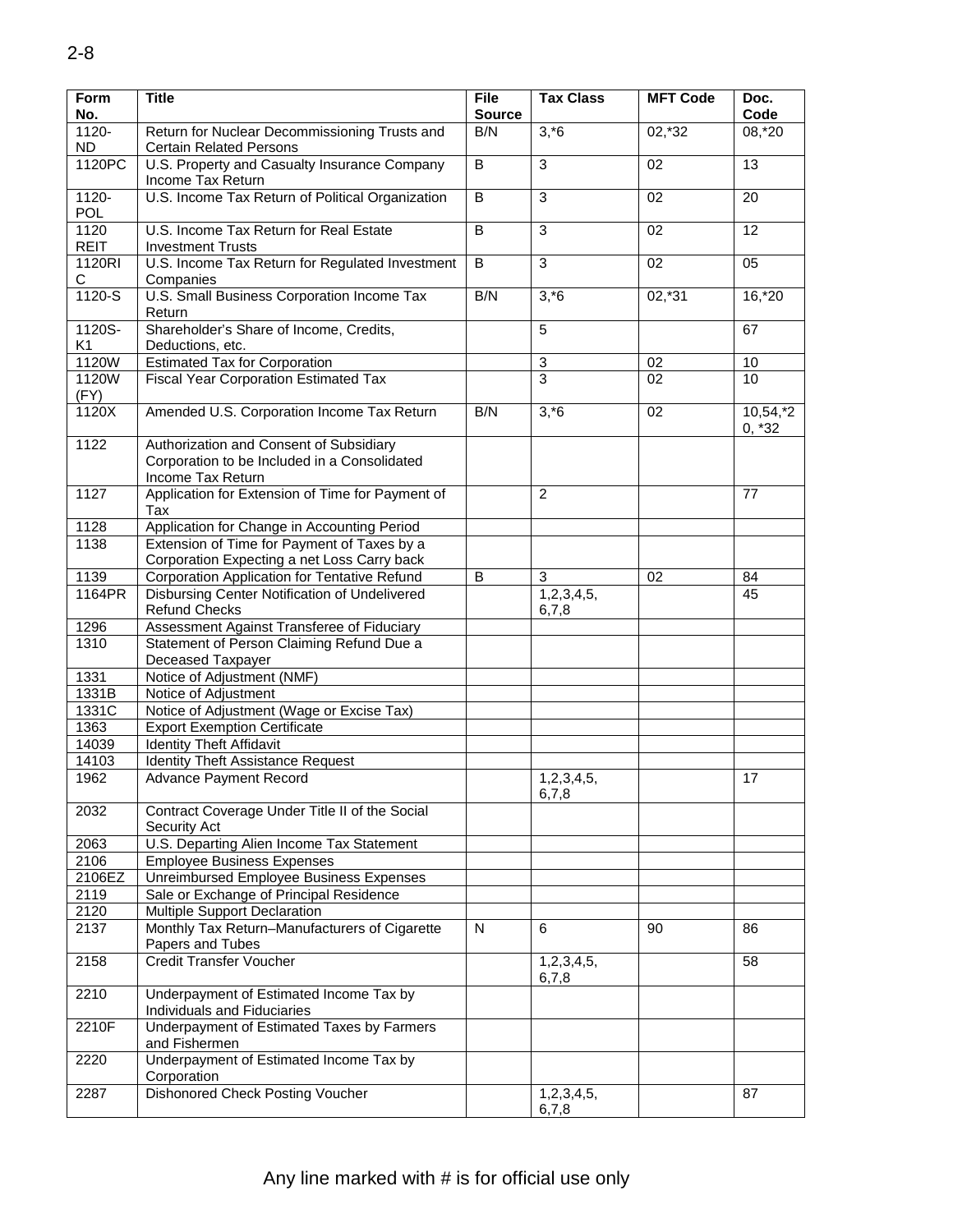| Form<br>No.   | <b>Title</b>                                                                                                                                                                       | <b>File</b><br><b>Source</b> | <b>Tax Class</b>                | <b>MFT Code</b> | Doc.<br>Code      |
|---------------|------------------------------------------------------------------------------------------------------------------------------------------------------------------------------------|------------------------------|---------------------------------|-----------------|-------------------|
| 2287(C)       | Advice of Dishonored Check                                                                                                                                                         |                              | 1,2,3,4,5,<br>6,7,8             |                 | 17                |
| 2290          | Heavy Highway Vehicle Use Tax Form                                                                                                                                                 | B/N                          | $4, *6$                         | 60,*93          | 95                |
| 2290-<br>EZ   | Heavy Highway Vehicle Use Tax Return for Filers                                                                                                                                    | B                            | 4                               | 60              | 95                |
| 2290          | With a Single Vehicle<br>Heavy Highway Vehicle Use Tax Form (French                                                                                                                | B/N                          | $4, *6$                         | 60,*93          | 95                |
| (FR)          | Version)                                                                                                                                                                           |                              |                                 |                 |                   |
| 2290<br>(SP)  | Heavy Highway Vehicle Use Tax Form (Spanish<br>Version                                                                                                                             | B/N                          | $4, *6$                         | $60, *93$       | 95                |
| 2350          | Application for Extension of Time To File U.S.<br>Income Tax Return For U.S. Citizens and<br>Resident Aliens Abroad Who Expect To Qualify<br>for Special Tax Treatment (AUSC only) | $\mathbf{I}$                 | $\overline{2}$                  | 30              | 77.04             |
| 2363          | Master File Entity Change                                                                                                                                                          |                              | 2,6,9,                          | 00              | 63                |
| 2363A         | Exempt Organization BMF Entity Change                                                                                                                                              |                              | 9,0                             |                 | 80,81             |
| 2424          | <b>Account Adjustment Voucher</b>                                                                                                                                                  |                              | 1,2,3,4,5,<br>6,7,8,0           |                 | 24                |
| 2438          | Regulated Investment Co.-Undistributed Capital<br>Gains Tax Return                                                                                                                 | $\mathsf{N}$                 | 6                               | 38              | 86                |
| 2439          | Notice to Shareholder of Undistributed Long-Term<br><b>Capital Gains</b>                                                                                                           |                              |                                 |                 |                   |
| 2441          | Child and Dependent Care Expenses                                                                                                                                                  |                              |                                 |                 |                   |
| 2553          | Election by Small Business Corporation                                                                                                                                             | B                            | 9                               | 93              | 53                |
| 2555          | Foreign Earned Income                                                                                                                                                              |                              |                                 |                 |                   |
| 2555EZ        | Foreign Earned Income Exclusion                                                                                                                                                    |                              |                                 |                 |                   |
| 2617          | Prepayment Return-Tobacco Products Taxes                                                                                                                                           | N                            | 6                               | 90              | 37                |
| 2650          | TDI/DEL RET, TDA/BAL DUETransfer                                                                                                                                                   |                              | 2,6,9                           |                 | 50                |
| 2678          | <b>Employer Appointment of Agent</b>                                                                                                                                               |                              |                                 |                 |                   |
| 2688          | Application for Additional Extension of Time to File<br>U.S. Individual Income Tax Return (Obsolete for<br>TY 2005 and subsequent)                                                 | I/B                          | 2,9                             | 30, 51          | 77,04             |
| 2710          | Appeals Division Action and Transmitted<br>Memorandum                                                                                                                              |                              | 1,2,3,4,5,6,7,8                 |                 | 47                |
| 2749          | <b>Request for Trust Fund Recovery Penalty</b><br>Assessment                                                                                                                       | B/N                          | 3,6,9                           | 17              | 77                |
| 2848          | Power of Attorney and Declaration of<br>Representative                                                                                                                             |                              |                                 |                 |                   |
| 2859          | Request for Quick or Prompt Assessment                                                                                                                                             |                              | 1,2,3,4,5,6,7,8                 |                 | 51                |
| 2859C<br>(B)  | Collection Request for BMF Quick or Prompt<br>Assessment                                                                                                                           |                              |                                 |                 |                   |
| 2859C         | Collection Request for Quick or Prompt                                                                                                                                             |                              |                                 |                 |                   |
| (1)           | Assessment                                                                                                                                                                         |                              |                                 |                 |                   |
| 3115          | Application for Change in Accounting Method                                                                                                                                        |                              |                                 |                 |                   |
| 3177<br>A/B/C | Notice of Action for Entry on Master File                                                                                                                                          |                              | 1, 2, 3, 4, 5, 6,<br>7, 8, 9, 0 | 29, 74          | 14, 49,<br>77, 78 |
| 3206          | Information Statement by United Kingdom<br>Withholding Agents Paying Dividend from United<br>States Corporations to Residents of the U.S. and<br><b>Certain Treating Countries</b> |                              |                                 |                 |                   |
| 3244          | <b>Payment Posting Voucher</b>                                                                                                                                                     |                              | 1,2,3,4,5,6,7,8<br>0,           |                 | 17,18             |
| 3244A         | Payment Posting Voucher-Examination                                                                                                                                                |                              | 1,2,3,4,5,<br>6,7,8             |                 | 18                |
| 3245          | Posting Voucher, Refund Check Cancellation or<br>Repayment                                                                                                                         |                              | 1, 2, 3, 4,<br>5,6,7,8,0        |                 | 45                |
| 3249          | Notice of Non-Receipt of Tax Return                                                                                                                                                |                              | 9                               |                 | 49                |
| 3258          | <b>Summary Transfer Voucher</b>                                                                                                                                                    |                              | 1,2,3,4,5,<br>6,7,8             |                 | 58                |
| 3354          | Assessment Adjustment Document                                                                                                                                                     |                              | 1,2,3,4,5,<br>6,7,8             |                 | 54                |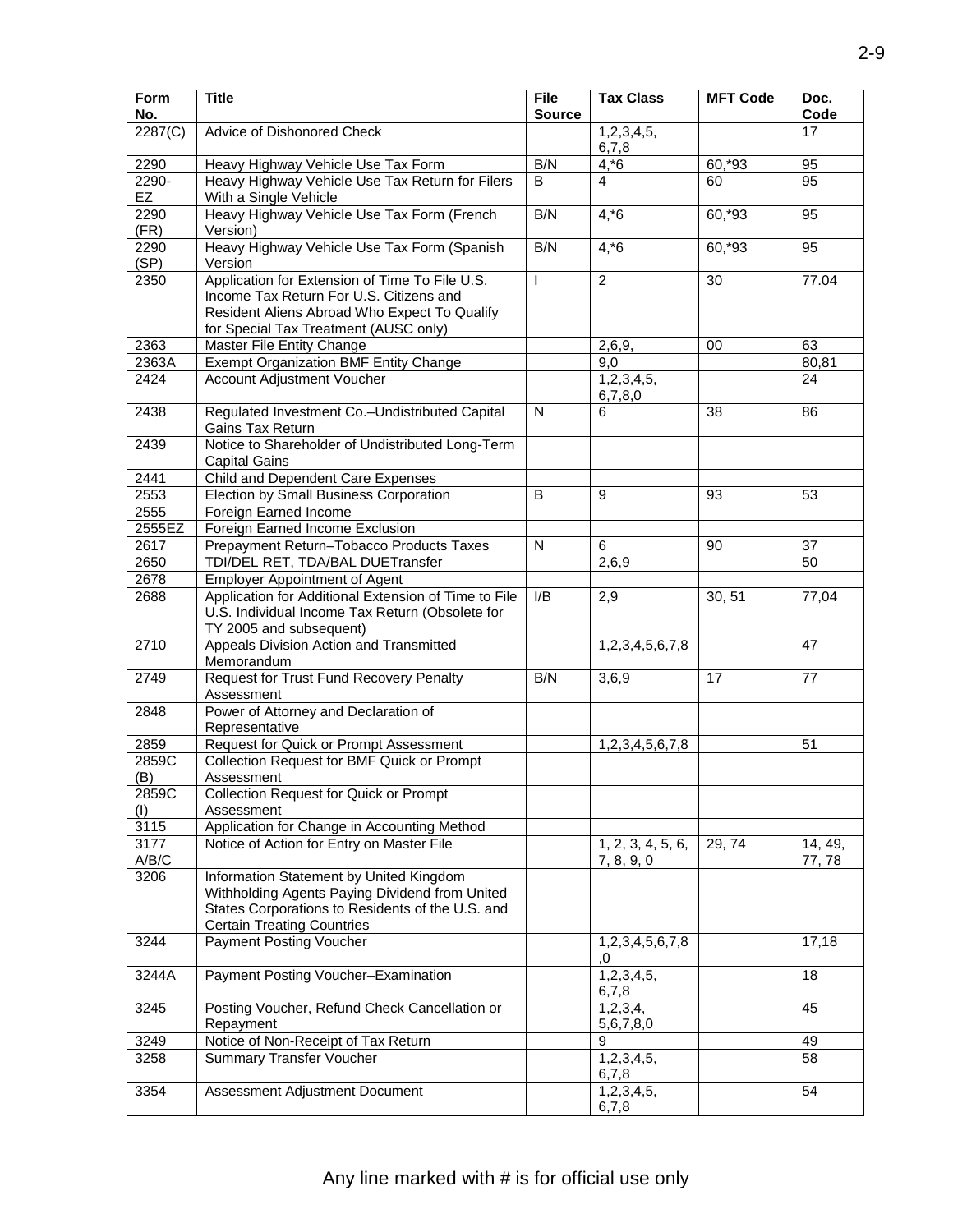| Form<br>No.          | <b>Title</b>                                      | <b>File</b><br><b>Source</b> | <b>Tax Class</b> | <b>MFT Code</b> | Doc.<br>Code    |
|----------------------|---------------------------------------------------|------------------------------|------------------|-----------------|-----------------|
| 3413                 | Transaction List (Account Transfer In)            |                              | 1,2,3,4,5,       |                 | 51,52           |
|                      |                                                   |                              | 6,7,8            |                 |                 |
| 3446                 | Notice of Federal Tax Due                         |                              | 2,5,6            |                 | 17              |
| 3465                 | <b>Adjustment Request</b>                         |                              | 1,2,3,4,5,6,7,8  |                 | 54              |
|                      |                                                   |                              |                  |                 |                 |
|                      |                                                   |                              | 9,0              |                 |                 |
| 3468                 | <b>Investment Credit</b>                          |                              |                  |                 |                 |
| 3491                 | <b>Consumer Cooperative Exemption Application</b> |                              |                  |                 |                 |
| 3520                 | Annual Return to Report Transactions with         | B                            | 3                | 68              | 83              |
|                      | Foreign Trusts and Receipt of Foreign Gifts       |                              |                  |                 |                 |
| 3520-A               | Annual Information Return of Foreign Trust with a | B                            | 3                | 42              | 82              |
|                      | U.S., Owner (under Section 6048(b))               |                              |                  |                 |                 |
| 3552                 | Prompt Assessment Billing Assembly                |                              | 1,2,3,4,5,       |                 | 17,51           |
|                      |                                                   |                              | 6,7,8            |                 |                 |
| 3645                 | Computation of Penalty for Failure to File        |                              |                  |                 |                 |
|                      | Information Returns or Furnish Statements         |                              |                  |                 |                 |
| 3646                 | Income from Controlled Foreign Corporation        |                              |                  |                 |                 |
| 3731                 | <b>Unidentified Remittance Voucher</b>            |                              | 1,2,3,4,5,6,7,8  |                 | 17              |
|                      |                                                   |                              | .0               |                 |                 |
| 3753                 | Manual Refund Posting Voucher                     |                              | 1,2,3,4,5,       |                 | 45              |
|                      |                                                   |                              | 6,7,8            |                 |                 |
| 3800                 | <b>General Business Credit</b>                    |                              |                  |                 |                 |
| 3809                 | Miscellaneous Adjustment Voucher                  |                              |                  |                 |                 |
| 3870                 | <b>Request for Adjustment</b>                     |                              | 1,2,3,4,5,6,7,8  |                 | 54,77           |
|                      |                                                   |                              | 9.               |                 |                 |
| 3903                 | <b>Moving Expenses</b>                            |                              |                  |                 |                 |
| 3911                 | Taxpayer Statement Regarding Refund               |                              |                  |                 |                 |
| 3912                 | Taxpayer SSN Validation                           |                              | 2                |                 | 31,63           |
| 3913                 | Acknowledgment of Returned Refund Check           |                              |                  |                 |                 |
|                      | and/or Savings Bond                               |                              |                  |                 |                 |
| 3967                 | Payment Overdue                                   |                              | 2,6              |                 | 17              |
| $\overline{3967(C)}$ | Second Notice of Delinquent Tax Account (CP-      | $\mathsf{N}$                 | 2,5,6            |                 | $\overline{17}$ |
|                      | 502)                                              |                              |                  |                 |                 |
| 4029                 | Application for Exemption From Social Security    |                              |                  |                 |                 |
|                      | Taxes and Waiver of Benefits                      |                              |                  |                 |                 |
| 4136                 | Computation of Credit for Federal Tax on Fuels    |                              |                  |                 |                 |
| 4137                 | Computation of Social Security Tax on Unreported  |                              |                  |                 |                 |
|                      | Tip Income                                        |                              |                  |                 |                 |
| 4159                 | <b>Payment Tracer Request</b>                     |                              |                  |                 |                 |
| 4224                 | Exemption from Withholding of Tax Income          |                              |                  |                 |                 |
|                      | Effectively Connected with the Conduct of         |                              |                  |                 |                 |
|                      | Business in U.S.                                  |                              |                  |                 |                 |
| 4251                 | Return Chargeout (IDRS)                           |                              |                  |                 |                 |
| 4255                 | Recapture of Investment Credit                    |                              |                  |                 |                 |
| 4338                 | <b>Transcript Request</b>                         |                              | 1,2,3,4,5,6,7,8  |                 | 99              |
|                      |                                                   |                              | ,9               |                 |                 |
| 4338A                | IMF Information or Certified Transcript Request   |                              |                  |                 |                 |
| 4356A                | Notice of Available Frozen Credit                 |                              | 2,9              |                 | 77              |
| 4356SP               | Notice of Available Frozen Credit Puerto Rico     |                              | 2,9              |                 | 77              |
| 4361                 | Application for Exemption from Self-Employment    |                              |                  |                 |                 |
|                      | Tax for Use by Ministers, Members of Religious    |                              |                  |                 |                 |
|                      | <b>Orders and Christian Science Practitioners</b> |                              |                  |                 |                 |
| 4419                 | Application for Filing Information Returns on     |                              |                  |                 |                 |
|                      | Magnetic Media                                    |                              |                  |                 |                 |
| 4428                 | <b>BMF General Purpose CP Form</b>                |                              | 1                |                 | 17,19           |
| 4461                 | Application for Approval of Master or Prototype   | E                            | 0                | 75              | 61              |
|                      | Defined Contribution Plan                         |                              |                  |                 |                 |
| 4461A                | Application for Approval of Master or Prototype   | $\overline{E}$               | $\mathbf 0$      | 75              | 62              |
|                      | Defined Benefit Plan                              |                              |                  |                 |                 |
| 4461B                | Application for Approval of Master or Prototype   |                              |                  | 75              |                 |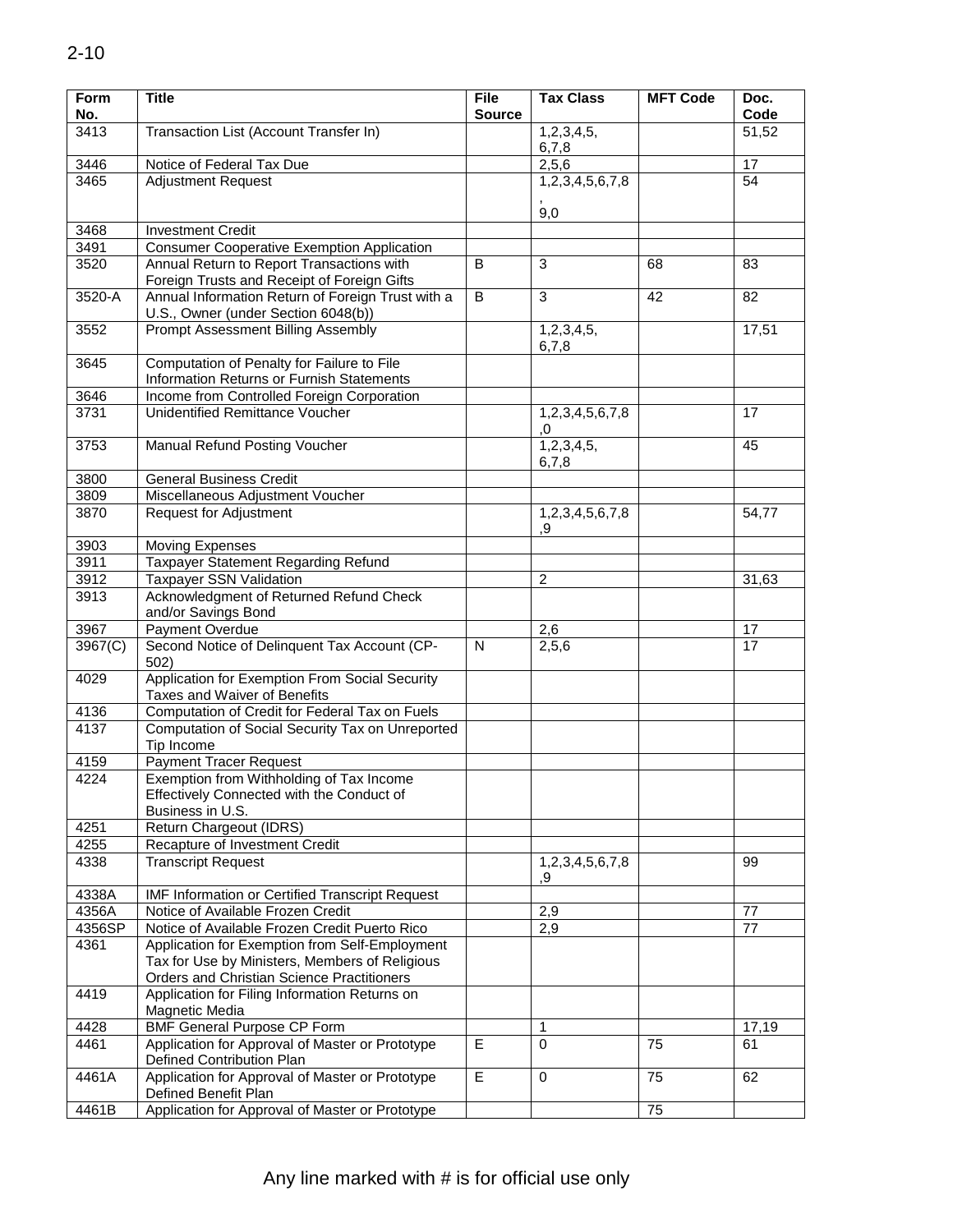| Form<br>No. | <b>Title</b>                                                                                                  | <b>File</b>   | <b>Tax Class</b> | <b>MFT Code</b> | Doc.<br>Code    |
|-------------|---------------------------------------------------------------------------------------------------------------|---------------|------------------|-----------------|-----------------|
|             | Defined Contribution Plan                                                                                     | <b>Source</b> |                  |                 |                 |
| 4466        | Corporation Application for Quick Refund of                                                                   | B             | 3                |                 | 45              |
|             | Overpayment of Estimated Tax                                                                                  |               |                  |                 |                 |
| 4506        | Request for Copy of Tax Form                                                                                  |               |                  |                 |                 |
| 4506-A      | Request for Public Inspection or Copy of Exempt<br>Organization Tax Form                                      |               |                  |                 |                 |
| 4562        | Depreciation and Amortization Schedule                                                                        |               |                  |                 |                 |
| 4563        | Exclusion of Income for Bona Fide Residents of<br>American Samoa                                              |               |                  |                 |                 |
| 4578        | <b>Bond Purchase Plan Approval</b>                                                                            | E             | 0                | 74              | 78              |
| 4626        | Computation of Alternative Minimum Tax-                                                                       | B             | 3                |                 | 10              |
|             | Corporations and Fiduciaries                                                                                  |               |                  |                 |                 |
| 4666-A      | Summary of Employment Tax Examination                                                                         | B             | 1,8              |                 | 40,41,4<br>2,43 |
| 4667        | <b>Examination Changes Federal Unemployment</b><br>Tax                                                        | B             | 8                |                 | 40              |
| 4668        | <b>Employment Tax Changes Report</b>                                                                          | B             | 1                |                 | 41,42,4         |
| 4684        | <b>Casualties and Thefts</b>                                                                                  |               |                  |                 | 3               |
| 4694        | Notification Refund Repayment Check not                                                                       |               | 1,2,3,4,5,       |                 | 45              |
|             | accepted by Bank                                                                                              |               | 6,7,8            |                 |                 |
| 4720        | Return of Certain Excise Taxes on Charities and<br>Other Persons Under Chap. 41 and 42 of the IRC             | B/N           | $4, *6$          | 50,*66          | 71              |
| 4768        | Application for Extension of Time to File a Return                                                            | B/N           | $9, *6$          | 52              | 77,04           |
|             | and/or Pay U.S. Estate (and Generation-Skipping                                                               |               |                  |                 |                 |
|             | Transfer) Taxes                                                                                               |               |                  |                 |                 |
| 4782        | <b>Employee Moving Expense Information</b>                                                                    |               |                  |                 |                 |
| 4789        | <b>Currency Transaction Report</b>                                                                            |               | 5                |                 | 89              |
| 4790        | Report of International Transport of Currency or                                                              |               | 5                |                 | 63              |
|             | Monetary Instruments                                                                                          |               |                  |                 |                 |
| 4797        | Supplemental Schedule of Gains and Losses                                                                     |               |                  |                 |                 |
| 4810        | Request for Prompt Assessment under IR Code<br>Section 6501(d)                                                |               |                  |                 |                 |
| 4835        | Farm Rental Income and Expenses                                                                               |               |                  |                 |                 |
| 4844        | <b>Request for Terminal Action</b>                                                                            |               |                  |                 |                 |
| 4852        | Substitute for Form W-2 and Tax Statement, or<br>Form 1099-R, Distribution From Pensions,                     |               |                  |                 |                 |
|             | Annuities, Retirement or Profit-Sharing                                                                       |               |                  |                 |                 |
| 4868        | Application for Automatic Extension of Time To<br>File U.S. Individual Income Tax Return (IMF-1040<br>series) | $\mathbf{I}$  | $\overline{2}$   | 30              | 17, 19,<br>77   |
| 4868        | Application for Automatic Extension of Time To                                                                | $\mathbf{I}$  | $\overline{2}$   | 30              | 17              |
| <b>MeF</b>  | File U.S. Individual Income Tax Return (IMF-1040)<br>series)                                                  |               |                  |                 |                 |
| 4876        | Election to be Treated as a DISC                                                                              |               |                  |                 |                 |
| 4876-A      | Election to be Treated as an Interest Charge<br><b>DISC</b>                                                   |               |                  |                 |                 |
| 4881        | Chapter 42 Taxes - Disqualified Person<br><b>Foundation Manager</b>                                           |               |                  |                 |                 |
| 4952        | <b>Investment Interest Expense Deduction</b>                                                                  |               |                  |                 |                 |
| 4970        | Tax on Accumulation Distribution of Trusts                                                                    |               |                  |                 |                 |
| 4972        | Special 10-year Averaging Method                                                                              |               |                  |                 |                 |
| 5074        | Allocation of Individual Income Tax to Guam or                                                                |               |                  |                 |                 |
|             | Commonwealth of the Northern Mariana Islands                                                                  |               |                  |                 |                 |
| 5213        | Election to Postpone Determination as to whether                                                              |               |                  |                 |                 |
|             | the Presumption that an Activity is Engaged in for                                                            |               |                  |                 |                 |
|             | <b>Profit Applies</b>                                                                                         |               |                  |                 |                 |
| 5227        | Split-Interest Trust Information Return                                                                       | B/N           | $4, *6$          | 37              | 83              |
| 5300        | Application for Determination for Defined Benefit                                                             | E             | $\Omega$         | 74              | 53              |
|             | Plan                                                                                                          |               |                  |                 |                 |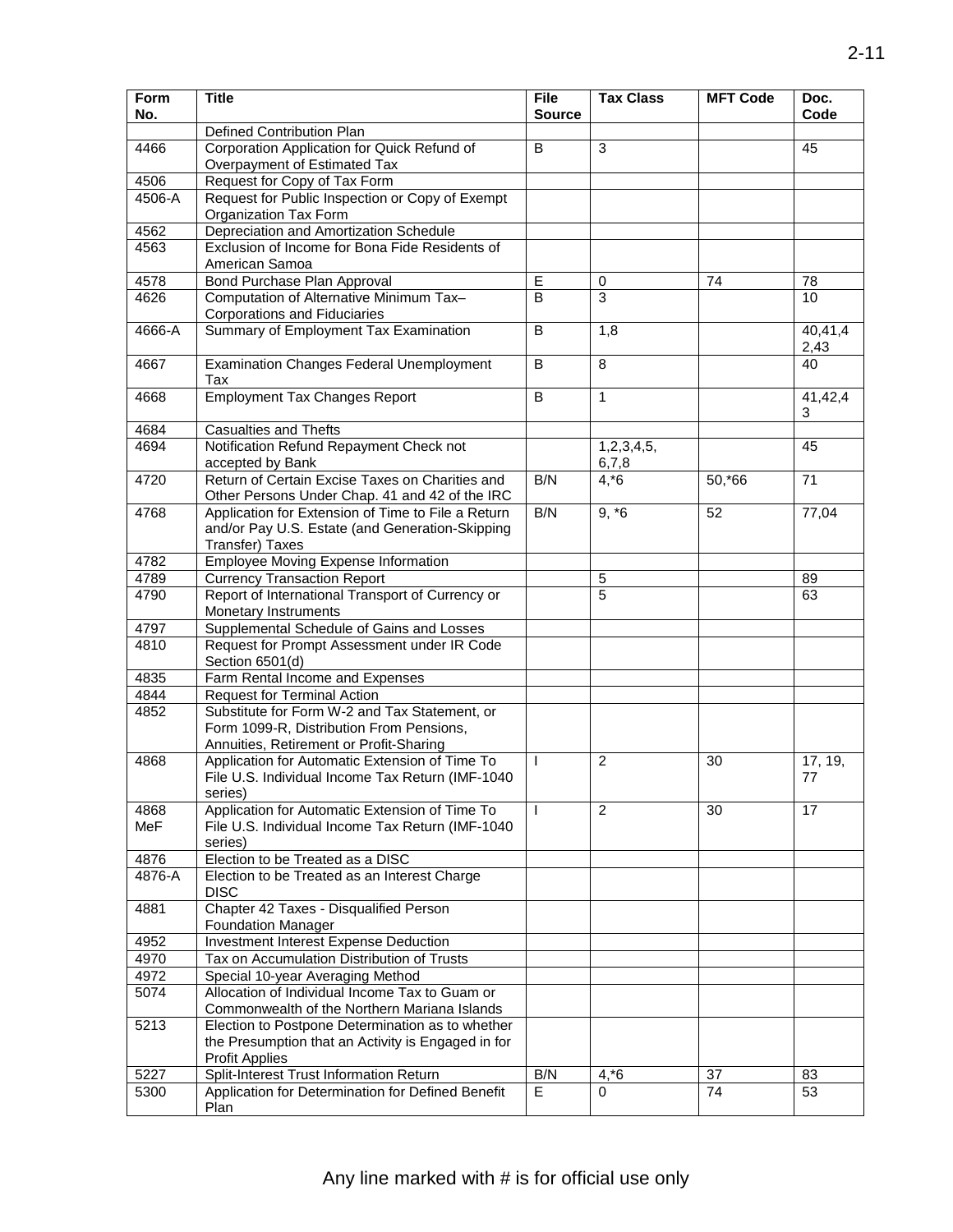| <b>Form</b><br>No. | <b>Title</b>                                                                                    |                         | <b>Tax Class</b>    | <b>MFT Code</b> | Doc.<br>Code        |
|--------------------|-------------------------------------------------------------------------------------------------|-------------------------|---------------------|-----------------|---------------------|
| 5303               | Application for Determination for Collectively                                                  | Е                       | 0                   | 74              | 03                  |
|                    | <b>Bargained Plan</b>                                                                           |                         |                     |                 |                     |
| 5405               | Repayment of the First-Time Homebuyer Credit                                                    |                         |                     |                 |                     |
| 5305               | <b>Individual Retirement Trust Account</b>                                                      |                         |                     |                 |                     |
| 5306               | Application for Approval of Prototype Individual<br><b>Retirement Account</b>                   | E                       | 0                   | 75              | 06                  |
| 5306SE<br>P        | Application for Approval of Prototype Simplified<br><b>Employee Pension (SEP)</b>               | $\overline{E}$          | $\mathbf 0$         | 75              | 60                  |
| 5307               | Short Form Application for Determination for<br>Employee Benefit Plan                           | $\overline{\mathsf{E}}$ | $\mathbf 0$         | 74              | 07                  |
| 5308               | Request for Change in Plan/Trust Year                                                           | E                       | 0                   |                 | 77                  |
| 5309               | Application for Determination of Employee Stock                                                 | Ē                       | $\mathbf 0$         | 74              | 09                  |
|                    | Ownership Plan (ESOP)                                                                           |                         |                     |                 |                     |
| 5310               | Application for Determination Upon Termination                                                  | E                       | 0                   | 74              | 10                  |
| 5310-A             | Notice of Merger, Consolidation or Transfer of<br><b>Plan Liabilities</b>                       | E                       | 0                   | 74              | 11                  |
| 5329               | Return for Individual Retirement Arrangement<br><b>Taxes</b>                                    | $\overline{A}$          | $\mathbf 0$         | 29              | 11,12,2<br>1, 22,73 |
| 5330               | Return of Initial Excise Taxes Related to<br><b>Employee Benefit Plans</b>                      | B/N                     | $4, *6$             | $*76$           | 35,51               |
| 5344               | <b>Examination Examined Closing Record</b>                                                      |                         | 1,2,3,4,5,<br>6,7,8 |                 | 47                  |
| 5351               | <b>Examination Non-Examined Closings</b>                                                        |                         | 1,2,3,4,5,<br>6,7,8 |                 | 47                  |
| 5394               | Request for Information From Federal Tax<br>Records                                             |                         | $\mathfrak{p}$      |                 | 56                  |
| 5403               | <b>Appellate Closing Record</b>                                                                 |                         | 1,2,3,4,5,<br>6,7,8 |                 | 47                  |
| 5452               | Corporate Report of Nondividend Distributions                                                   |                         |                     |                 |                     |
| 5466B              | Multiple Record of Disclosure                                                                   |                         | 2,9                 |                 | 77                  |
| 5471               | Information Return With Respect to a Foreign<br>Corporation                                     |                         | $\overline{5}$      |                 | 55                  |
| 5472               | Information Return of Foreign Owned Corporation                                                 |                         | 5                   |                 | 53                  |
| 5473               | Report of Acquisitions and Reportable Disposition<br>in a Foreign Partnership                   |                         |                     |                 |                     |
| 5498               | <b>IRA Contribution Information</b>                                                             |                         | 5                   |                 | 28                  |
| 5498-              | <b>Coverdell ESA Contribution Information</b>                                                   |                         | $\overline{5}$      |                 | 72                  |
| <b>ESA</b>         |                                                                                                 |                         |                     |                 |                     |
| 5498-<br><b>SA</b> | HSA, Archer MSA or Medicare + Choice MSA<br>Information                                         |                         | 5                   |                 | 27                  |
| 5500               | Annual Return/Report of Employee Benefit Plan<br>(100 or more participants)                     | B/E/N                   | 0, 4                | 74              | 37                  |
| 5500EZ             | Annual Return of One-Participant Pension Benefit<br>Plan                                        | E                       | 0, 4                | 74              | 31                  |
| 5500SF             | Annual Return Short Form                                                                        | $\overline{E}$          | 0, 4                | 74              | 32                  |
| 5546               | <b>Examination Return Charge Out</b>                                                            |                         |                     |                 |                     |
| 5558               | Application for Extension To Time to File Certain<br>Employee Plan Returns                      | E/B                     | 0, 4                | 74,76           | 77,04               |
| 5578               | Annual Certification of Racial Nondiscrimination<br>for Private Schools Exempt from Federal Tax | $\overline{B}$          | 9                   | 67              | 84                  |
| 5588               | <b>TEGE NMF Request</b>                                                                         | N                       |                     |                 | 55, 04              |
| 5595               | <b>TEGE Update</b>                                                                              | $\overline{I/B}/E/N$    | 0, 2, 3, 4, 6       |                 |                     |
| 5596               | <b>TEGE Non-Examined Closing Record</b>                                                         | I/B/E/N                 | 0, 2, 3, 4, 6       |                 |                     |
| 5597               | TEGE IMF/BMF/EPMF Request                                                                       | I/B/E                   | 0, 2, 3, 4          |                 |                     |
| 5598               | <b>TEGE Correction Request</b>                                                                  | I/B/E                   | 0, 2, 3, 4          |                 |                     |
| 5599               | <b>TEGE Examined Closing Record</b>                                                             | I/B                     | 2,3,4,6             |                 | 47                  |
| 5650               | <b>EP Examined Closing Record</b>                                                               | E                       | 0                   |                 | 47                  |
| 5695               | Residential Energy Credit Carryforward                                                          |                         |                     |                 |                     |
| 5712               | Election to be Treated as a Possessions                                                         |                         |                     |                 |                     |
|                    | Corporation Under Section 936                                                                   |                         |                     |                 |                     |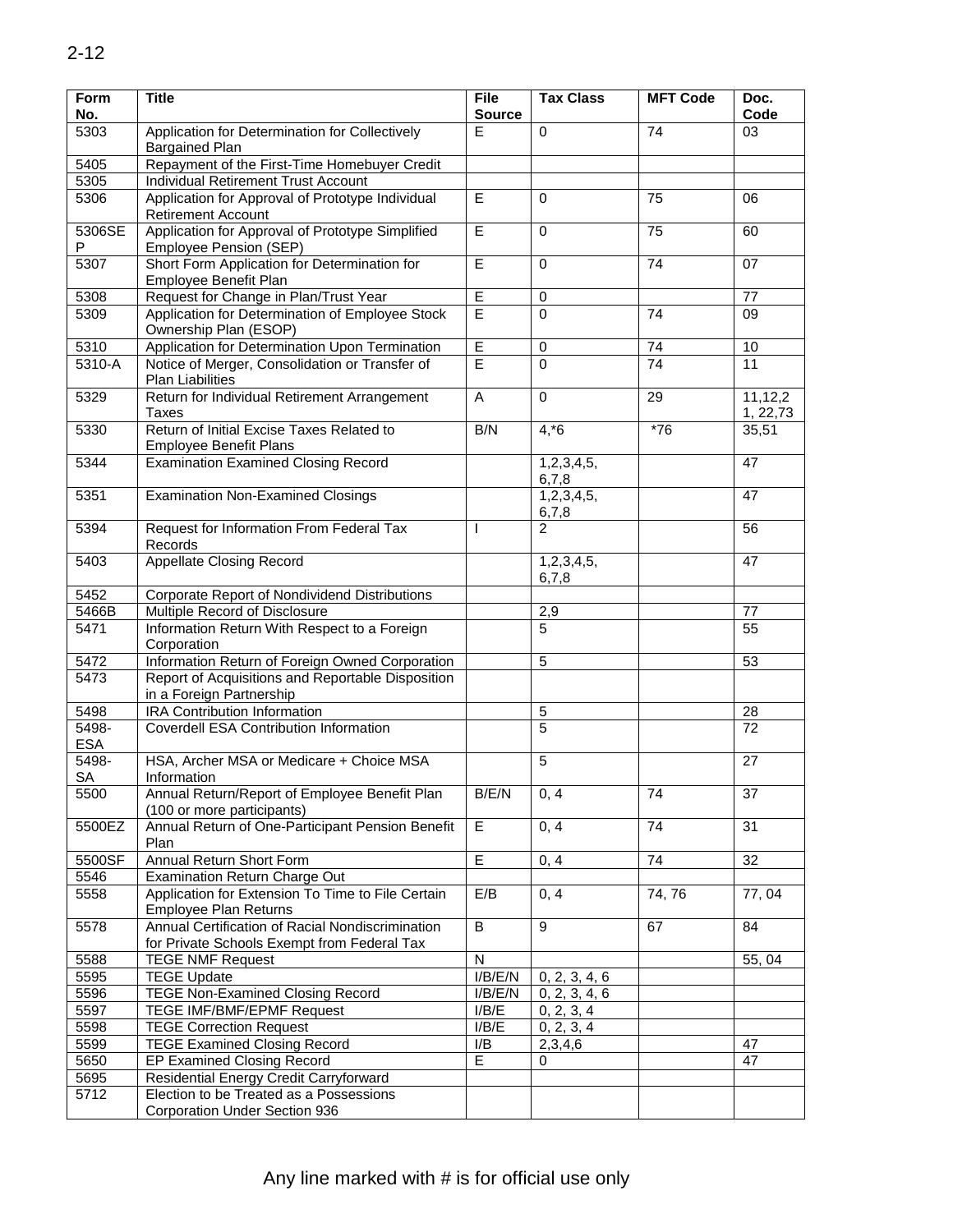| Form<br>No.  | <b>Title</b>                                                                            | <b>File</b><br><b>Source</b> | <b>Tax Class</b>      | <b>MFT Code</b>   | Doc.<br>Code    |
|--------------|-----------------------------------------------------------------------------------------|------------------------------|-----------------------|-------------------|-----------------|
| 5713         | International Boycott Report                                                            | N                            | 6                     |                   | 08              |
| 5734         | Non-Master File Assessment Voucher                                                      | N                            | 6                     |                   | $*55,69,9$      |
|              |                                                                                         |                              |                       |                   | 4               |
| 5754         | Statement by Person(s) Receiving Gambling<br>Winnings                                   |                              |                       |                   |                 |
| 5768         | Election/Revocation of Election by an Eligible                                          | B                            | 9                     |                   | 77              |
|              | Section 501 (c) (3) Organization to Make                                                |                              |                       |                   |                 |
|              | Expenditures to Influence Legislation                                                   |                              |                       |                   |                 |
| 5792         | Request for IDRS Generated Refund                                                       |                              | 1,2,3,4,5,6,7,8<br>0, |                   | 45              |
| 5811         | Examination Return Preparer Case Closing Doc                                            | N                            | 6                     | 70                | 47              |
| 5884         | <b>Work Opportunity Credit</b>                                                          |                              |                       |                   |                 |
| 5884-B       | New Hire Retention Credit                                                               |                              |                       |                   |                 |
| 6008         | Fee Deposit for Outer Continental Shelf Oil                                             | N                            | 6                     | 03                | 68              |
| 6009         | Quarterly Report of Fees Due On Oil Production                                          | N                            | 6                     | 03                | 68              |
| 6069         | Return of Excise Tax on Excess Contribution to                                          | N                            | 6                     | 57                | 89              |
|              | Black Lung Benefit Trust Under Sec. 4953                                                |                              |                       |                   |                 |
| 6072         | Notice of Action for Entry on the Master File                                           | Έ                            | $\mathbf 0$           |                   | 77              |
| 6088         | Distributable Benefits from Employee Pension<br><b>Benefit Plans</b>                    |                              |                       |                   |                 |
| 6118         | Claim for Income Tax Return Preparers                                                   |                              |                       |                   |                 |
| 6177         | General Assistance Program Determination                                                |                              |                       |                   |                 |
| 6197         | <b>Gas Guzzler Tax</b>                                                                  |                              |                       |                   |                 |
| 6198         | <b>At-Risk Limitations</b>                                                              |                              |                       |                   |                 |
| 6199         | Certification of Youth Participating in a Qualified                                     |                              |                       |                   |                 |
|              | Cooperative Education Program                                                           | B                            |                       |                   |                 |
| 6209         | <b>CAWR Transaction Document</b>                                                        |                              | 1                     |                   | 30              |
| 6222         | <b>CAWR Status Code Posting Document</b>                                                | B                            | $\mathbf{1}$          |                   | 30              |
| 6248         | Annual Information Return of Windfall Profit Tax                                        |                              | 5                     |                   | $\overline{36}$ |
| 6251<br>6252 | Alternative Minimum Tax Computation                                                     |                              |                       |                   |                 |
| 6394         | Installment Sale Income<br><b>DIF Chargeout Request</b>                                 | B                            | 4                     |                   | 94              |
| 6406         | Short Form Application for Determination for                                            |                              |                       |                   |                 |
|              | Amendment of Employee Benefit Plan                                                      |                              |                       |                   |                 |
| 6478         | Credit for Alcohol Used as Fuel                                                         |                              |                       |                   |                 |
| 6497         | Information Return of Nontaxable Energy Grants                                          |                              |                       |                   |                 |
|              | or Subsidized Energy Financing                                                          |                              |                       |                   |                 |
| 6627         | <b>Environmental Taxes</b>                                                              |                              |                       |                   |                 |
| 6765         | Credit for Increasing Research Activities (or for                                       |                              |                       |                   |                 |
|              | claiming the orphan drug credit)                                                        |                              |                       |                   |                 |
| 6781         | Gains and Losses From Section 1256 Contracts                                            |                              |                       |                   |                 |
|              | and Straddles                                                                           |                              |                       |                   |                 |
| 6882         | <b>IDRS/Master Info Request</b>                                                         |                              |                       |                   |                 |
| 7004         | Application for Automatic Extension of Time To                                          | B/N                          | 1, 2, 3, 5, 6         | 02, 05-08,        | 04              |
|              | File Certain Business Income Tax, Information                                           |                              |                       | 12, 42, 77,       |                 |
|              | and Other Returns                                                                       |                              |                       | 78, 14, 27,<br>89 |                 |
| 8023         | Corporate Qualified Stock Purchase Elections                                            |                              |                       |                   |                 |
| 8027         | Employers Annual Information Return of Tip                                              |                              | 5                     |                   | 57              |
|              | Income and Allocated Tips                                                               |                              |                       |                   |                 |
| 8027-T       | Transmittal of Employer's Annual Information<br>Return of Tip Income and Allocated Tips |                              |                       |                   |                 |
| 8038         | Information Return for Tax-Exempt Private Activity<br><b>Bond Issues</b>                | B                            | 3                     | 46                | 61              |
| 8038-B       | Information Return for Build America Bonds and                                          | B                            | 3                     | 85                | 85              |
|              | Recovery Zone Economic Development Bonds                                                |                              |                       |                   |                 |
| 8038-<br>CP  | Return for Credit Payments to Issuers of Qualified<br><b>Bonds</b>                      | B                            | 3                     | 46                | 88              |
| 8038-G       | Information Return for Tax-Exempt Governmental<br>Obligations                           | B                            | $\mathbf{3}$          | 46                | 62              |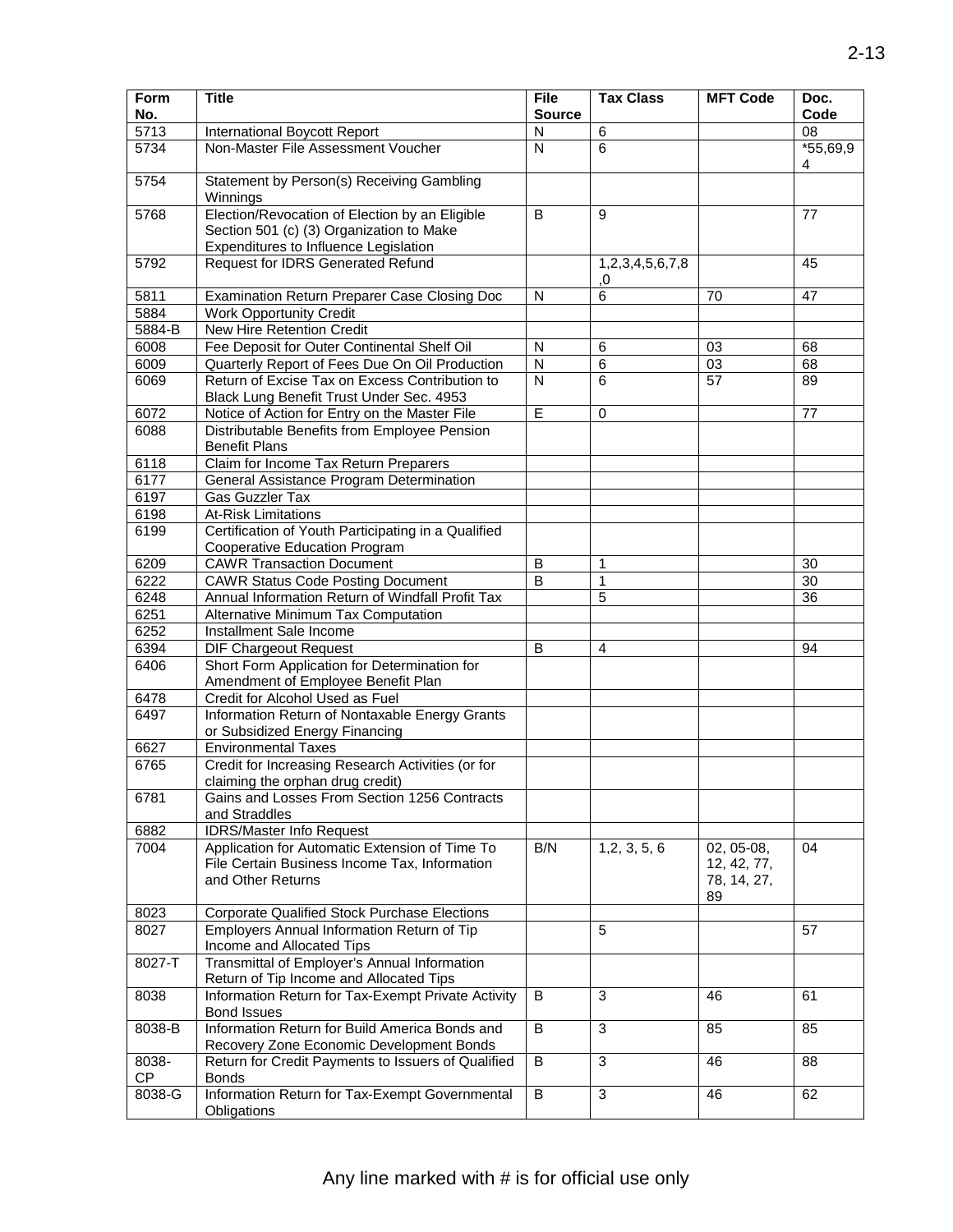| <b>Form</b><br>No. | <b>Title</b>                                                                                                                                | File<br><b>Source</b> | <b>Tax Class</b> | <b>MFT Code</b>   | Doc.<br>Code |
|--------------------|---------------------------------------------------------------------------------------------------------------------------------------------|-----------------------|------------------|-------------------|--------------|
| 8038-              | Consolidated Information Return for Small Tax-                                                                                              | B                     | 3                | 46                | 72           |
| GC                 | Exempt Governmental Bond Issues, Leases and                                                                                                 |                       |                  |                   |              |
| 8038-R             | <b>Installment Sales</b><br>Request for Recovery of Overpayments Under                                                                      |                       |                  |                   |              |
|                    | Arbitrage Rebate Provisions                                                                                                                 |                       |                  |                   |              |
| 8038-T             | Arbitrage Rebate Yield Reduction and Penalty in<br>Lieu of Arbitrage Rebate                                                                 | B                     | 3                | 46                | 74           |
| 8038-<br>ТC        | Information Return for Tax Credit Bonds                                                                                                     | B                     | 3                | 86                | 86           |
| 8082               | Notice of Inconsistent Treatment or Amended<br>Return                                                                                       |                       |                  |                   |              |
| 8109               | Federal Tax Deposit Coupon                                                                                                                  | B                     | 1,3,4,7,8,9      |                   | 97           |
| 8109-B             | Federal Tax Deposit Coupon (Over-the-counter)                                                                                               | B                     | 1,3,4,7,8,9      |                   | 97           |
| 8210               | Self-Assessed Penalties Return                                                                                                              |                       | 2,3,4,5          |                   | 54           |
| 8233               | Exemption form Withholding on Compensation for<br>Independent Personal Services of a Nonresident<br>Alien Individual                        |                       |                  |                   |              |
| 8264               | Application for Registration of a Tax Shelter                                                                                               |                       |                  |                   |              |
| 8271               | Investors Reporting of Tax Shelter Registration<br>Number                                                                                   |                       | 5                |                   | 62           |
| 8274               | Certification by Churches and Qualified Church<br>Controlled Organizations Electing Exemption from<br><b>Employer Social Security Taxes</b> |                       |                  |                   |              |
| 8275               | <b>Disclosure Statement</b>                                                                                                                 |                       |                  |                   |              |
| 8278               | Computation and Assessment of Miscellaneous<br>Penalties                                                                                    |                       | 2,3              | 30, 31, 55,<br>13 | 54           |
| 8279               | Election to be Treated as a FSC or as a Small<br><b>FSC</b>                                                                                 |                       |                  |                   |              |
| 8283               | Noncash Charitable Contributions                                                                                                            |                       |                  |                   |              |
| 8288               | U.S. Withholding Tax Return for Disposition by<br>Foreign Persons of U.S. Property Interests                                                |                       | 1                | 17                | $*41$        |
| 8288A              | Statement of Withholding on Dispositions by<br>Foreign Persons of U.S. Real Property Interests                                              | B                     | 1                | 17                | 40           |
| 8288-B             | Application for Withholding Certificate                                                                                                     |                       |                  |                   |              |
| 8300               | Report of Cash Payments over \$10,000 Received                                                                                              |                       | 5                |                   | 64           |
|                    | in a Trade or Business                                                                                                                      |                       |                  |                   |              |
| 8328               | Carry Forward Election of Unused Private Activity<br><b>Bond Volume CAP</b>                                                                 | B                     | 3                | 46                | 75           |
| 8332               | Release of Claim to Exemption for Child of<br>Divorced or Separated Parents                                                                 |                       |                  |                   |              |
| 8355               | Request for Verification of TIN                                                                                                             |                       |                  |                   |              |
| 8362               | Casino Currency Transaction Report                                                                                                          |                       | 5                |                   | 61           |
| 8379               | Injured Spouse Claim                                                                                                                        |                       | $\overline{2}$   | 30                | 11           |
| 8379-A             | Injured Spouse Claim Worksheet Computation                                                                                                  | n/a                   | n/a              | n/a               | n/a          |
| 8390               | Information Return for Determination of Life<br>Insurance Company Earnings Rate Under Section<br>809                                        |                       |                  |                   |              |
| 8396               | Mortgage Interest Credit                                                                                                                    |                       |                  |                   |              |
| 8404               | Computation of Interest Charge on DISC-Related<br>Deferred Tax Liability                                                                    | N                     | 6                | 23                | 27,*69       |
| 8453               | U.S. Individual Income Tax Declaration for<br><b>Electronic Filing</b>                                                                      |                       | $\overline{c}$   | 30                | 59           |
| 8453-<br>EO        | Exempt Organization Declaration for Electronic<br>Filing                                                                                    |                       |                  |                   |              |
| 8453-<br>OL        | U.S. Individual Income Tax Declaration for On-line<br>Filing                                                                                |                       |                  |                   |              |
| 8453-P             | U.S. Partnership Declaration and Signature                                                                                                  |                       | 9                |                   | 59           |
| 8453-F             | U.S. Partnership Declaration and Signature                                                                                                  |                       | 9                |                   | 59           |
| 8453-X             | Political Organization Declaration for Electronic                                                                                           |                       |                  |                   |              |
|                    | Filing of Notice 527                                                                                                                        |                       |                  |                   |              |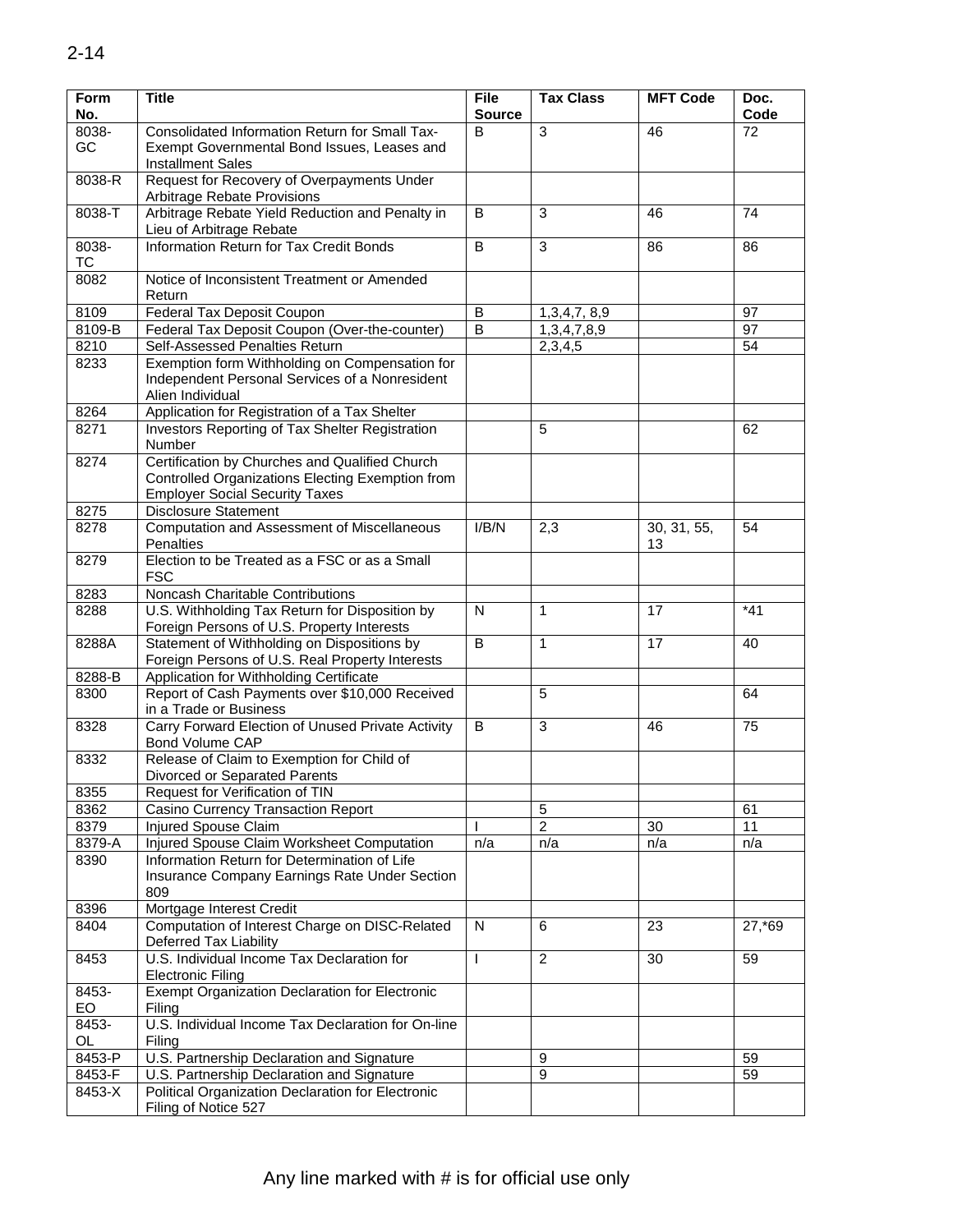| <b>Form</b><br>No. | File<br><b>Title</b>                                                                      |                         | <b>Tax Class</b>          | <b>MFT Code</b> | Doc.<br>Code    |
|--------------------|-------------------------------------------------------------------------------------------|-------------------------|---------------------------|-----------------|-----------------|
| 8485               | Assessment Adjustment Case Record                                                         | <b>Source</b>           | 1,2,3,4, 5,7,8            |                 | 54              |
| 8487               | <b>PMF Entity Change Entry</b>                                                            |                         | 5                         |                 | 74              |
| 8582               | Passive Activity Loss Limitations                                                         |                         |                           |                 |                 |
| 8582-              | Passive Activity Credit Limitations                                                       |                         |                           |                 |                 |
| <b>CR</b>          |                                                                                           |                         |                           |                 |                 |
| 8586               | Low-Income Housing Credit                                                                 |                         |                           |                 |                 |
| 8594               | <b>Asset Acquisitions Statement</b>                                                       |                         |                           |                 |                 |
| 8596               | Information Return for Federal Contracts                                                  |                         | 5                         |                 | 59              |
| 8606               | Nondeductible IRA Contributions, IRA Basis, and                                           |                         |                           |                 |                 |
|                    | Nontaxable IRA Distributions                                                              |                         |                           |                 |                 |
| 8609               | Low-Income Housing Credit Allocation                                                      |                         | 3                         | 48              | 02              |
|                    | Certification                                                                             |                         |                           |                 |                 |
| 8609-A             | Annual statement for Low-Income Housing Credit                                            |                         |                           |                 |                 |
| 8610               | Annual Low-Income Housing Credit Agencies                                                 |                         | 3                         | 48              | 02              |
|                    | Report                                                                                    |                         |                           |                 |                 |
| 8611               | Recapture of Low-Income Housing Credit                                                    |                         |                           |                 |                 |
| 8612               | Return of Excise Tax on Undistributed income of                                           | $\mathsf{N}$            | 6                         | 89              | 21              |
|                    | <b>Real Estate Investment Trusts</b>                                                      |                         |                           |                 |                 |
| 8613               | Return of Excise Tax on Undistributed Income of                                           | $\overline{\mathsf{N}}$ | 6                         | 14              | 22              |
|                    | <b>Regulated Investment Companies</b>                                                     |                         |                           |                 |                 |
| 8615               | Tax for Children Under Age 14 Who Have                                                    |                         |                           |                 |                 |
|                    | Investment Income of More Than \$1,200                                                    |                         |                           |                 |                 |
| 8621               | Return by Shareholder of a Passive Foreign                                                |                         |                           |                 |                 |
|                    | Investment Company or Qualified Electing Fund                                             |                         |                           |                 |                 |
| 8645               | Alternative Minimum Tax Fiduciaries                                                       |                         |                           |                 |                 |
| 8689               | Allocation of Individual Income Tax to the Virgin                                         |                         |                           |                 |                 |
|                    | Islands                                                                                   |                         |                           |                 |                 |
| 8693               | Low Income Housing Credit Disposition Bond                                                |                         | $\mathbf{3}$              | 48              | 27              |
| 8697               | Interest Computation Under the Look-Back                                                  |                         | 6                         | 30,69           | $\overline{23}$ |
|                    | Method for Completed Long-Term Contracts                                                  |                         |                           |                 |                 |
| 8703               | Annual Certification of Residential Rental Project                                        |                         | $\ensuremath{\mathsf{3}}$ | 84              | 01              |
| 8709               | Exemption From Withholding on Investment                                                  |                         |                           |                 |                 |
|                    | Income of Foreign Governments and International                                           |                         |                           |                 |                 |
|                    | Organization                                                                              |                         |                           |                 |                 |
| 8716               | Election to Have a Tax Year Other than a                                                  | B                       | 9                         |                 | 63              |
|                    | Required Tax Year                                                                         |                         |                           |                 |                 |
| 8717               | User Fee for Employee Plan Determination Letter                                           |                         |                           |                 |                 |
| 8718               | User Fee for Exempt Organization Determination                                            |                         |                           |                 |                 |
|                    | Letter Request                                                                            |                         |                           |                 |                 |
| 8725               | Excise Tax of Greenmail                                                                   | $\mathsf{N}$            | 6                         | 27              | 21              |
| 8736               | Application for Automatic Extension of Time to                                            |                         | 2,3                       | 05,06,          | 04              |
|                    | File Return for a U.S. Partnership or for Certain                                         |                         |                           | 07              |                 |
|                    | Trusts (obsolete for TY 2005 and subsequent)<br>Information on Fuel Inventories and Sales |                         |                           |                 |                 |
| 8743               | (Attachment to 720)                                                                       |                         |                           |                 |                 |
| 8752               | Required Payment or Refund Under Section 7519                                             | B                       | 2                         | 15              | 23              |
| 8758               | <b>Excess Collections File Addition</b>                                                   |                         |                           |                 |                 |
| 8765               | <b>Excess Collections File Application</b>                                                |                         |                           |                 |                 |
| 8800               | Application for Additional Extension of Time to File                                      | B                       | 9                         | 05,06           | 77              |
|                    | Return for a U.S. Partnership or for Certain Trusts                                       |                         |                           |                 |                 |
|                    | (obsolete for TY 2005 and subsequent)                                                     |                         |                           |                 |                 |
| 8801               | Credit for Prior Year Minimum Tax                                                         |                         |                           |                 |                 |
| 8802               | Annual Summary of Capital Construction Fund                                               |                         |                           |                 |                 |
|                    | Activity                                                                                  |                         |                           |                 |                 |
| 8803               | Limit on Alternative Minimum Tax for Children                                             |                         |                           |                 |                 |
|                    | Under Age 14                                                                              |                         |                           |                 |                 |
| 8804               | Annual Return for Partnership Withholding Tax                                             | B/N                     | $1, *6$                   | 08              | 29              |
|                    | (Section 1446)                                                                            |                         |                           |                 |                 |
| 8805               | Foreign Partners Information Statement of Section                                         | <b>IRMF</b>             | $\overline{5}$            | 08              | 46              |
|                    | 1446 Withholding Tax                                                                      |                         |                           |                 |                 |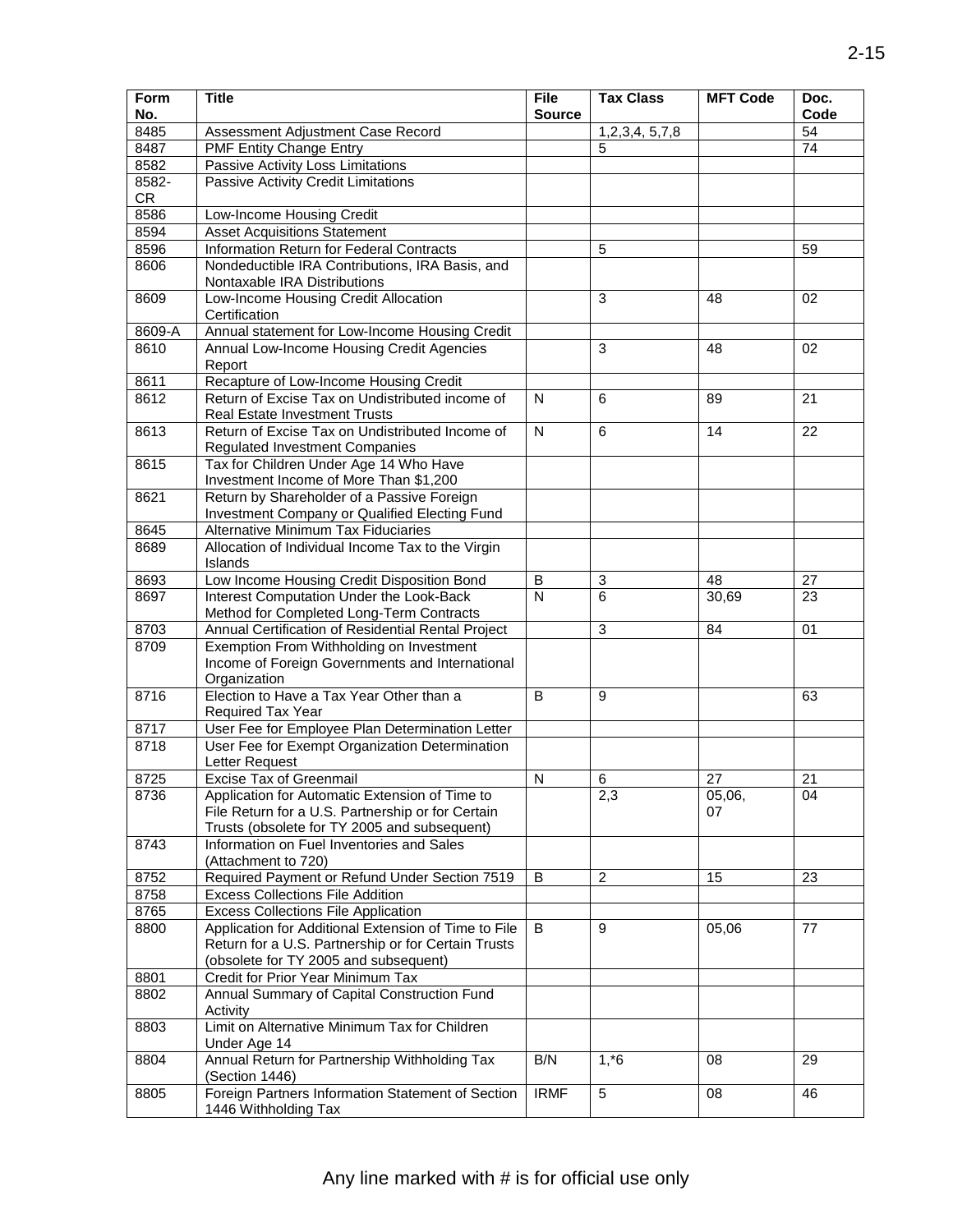| <b>Form</b><br>No. | <b>Title</b>                                                                                  |               | <b>Tax Class</b> | <b>MFT Code</b>           | Doc.<br>Code    |
|--------------------|-----------------------------------------------------------------------------------------------|---------------|------------------|---------------------------|-----------------|
| 8806               | <b>Computation of Communications Taxes</b>                                                    | <b>Source</b> |                  |                           |                 |
| 8807               | Computation of Certain Manufacturer and                                                       |               |                  |                           |                 |
|                    | <b>Retailers Excise Taxes</b>                                                                 |               |                  |                           |                 |
| 8808               | Supplemental Medicare Premium                                                                 |               |                  |                           |                 |
| 8809               | Request for Extension of Time to File Information<br>Returns                                  |               |                  |                           |                 |
| 8810               | Corporate Activity Loss and Credit Limitation                                                 |               |                  |                           |                 |
| 8811               | Information Return for Real Estate Mortgage<br>Investment Conduits (REMICs) and Issuers of    |               |                  |                           |                 |
|                    | <b>Collateralized Debt Obligations</b>                                                        |               |                  |                           |                 |
| 8813               | Partnership Withholding Tax Payment                                                           | B/N           | 1,6              | 08                        | 17,19,7<br>0,76 |
| 8814               | Parents Election to Report Child's Interest and<br><b>Dividends</b>                           |               |                  |                           |                 |
| 8815               | Exclusion of Interest form Series EE and I U S<br>Savings Bonds Issued After 1989             |               |                  |                           |                 |
| 8820               | Orphan Drug Credit                                                                            |               |                  |                           |                 |
| 8821               | Tax Information Authorization                                                                 |               |                  |                           |                 |
| 8822               | <b>Address Change Request</b>                                                                 |               |                  |                           |                 |
| 8822B              | Address Change - Business                                                                     |               |                  |                           |                 |
| 8823               | Low Income Housing Credit Agencies Report of<br>Noncompliance                                 |               | 3                | 48                        | 28              |
| 8824               | <b>Like-Kind Exchanges</b>                                                                    |               |                  |                           |                 |
| 8826               | <b>Disabled Access Credit</b>                                                                 |               |                  |                           |                 |
| 8828               | Recapture of Federal Mortgage Subsidy                                                         |               |                  |                           |                 |
| 8829               | Expenses for Business Use of Your Home                                                        |               |                  |                           |                 |
| 8831               | Excise Taxes or Excess Inclusions of REMIC<br><b>Residual Interest</b>                        |               | 6                | 89                        | 21              |
| 8832               | <b>Entity Classification Election</b>                                                         |               |                  |                           |                 |
| 8834               | Qualified Electric Vehicle Credit                                                             | B             |                  |                           |                 |
| 8835               | Renewable Electricity, Refind Coal, and Indian                                                |               |                  |                           |                 |
|                    | <b>Coal Production Credit</b>                                                                 |               |                  |                           |                 |
| 8839<br>8842       | <b>Qualified Adoption Expenses</b><br>Election to use Different Annualization Periods for     | B             |                  |                           |                 |
|                    | Corporate Estimated Tax, BMF                                                                  |               |                  |                           |                 |
| 8844               | <b>Empowerment Zone Employment Credit</b>                                                     |               |                  |                           |                 |
| 8845               | Indian Employment Credit                                                                      |               |                  |                           |                 |
| 8846               | Credit for Employer Social Security and Medicare<br>Taxes Paid on Certain Employee Tips       |               |                  |                           |                 |
| 8847               | <b>Credit Contributions to Selected Community</b><br><b>Development Corporations</b>          |               |                  |                           |                 |
| 8849               | Claim for Refund of Excise Taxes. Dummy TC<br>150 for .00 - adjustments then processed claim. | B             | 4                | 40                        | 01              |
| 8851               | Summary of Medical Savings Account                                                            |               | 5                |                           | 90              |
| 8853               | Archer MSAs and Long-Term Care Insurance<br>Contracts                                         |               |                  |                           |                 |
| 8855               | Election To Treat a Qualified Revocable Trust as                                              | B             |                  |                           |                 |
| 8955-              | Part of an Estate<br>Annual Registration Statement Identifying                                | E             |                  | 75                        | 33              |
| <b>SSA</b>         | Separated Participants With Deferred Vested<br><b>Benefits</b>                                |               |                  |                           |                 |
| 8857               | Request for Innocent Spouse Relief (and<br>Separation of Liability and Equitable Relief)      |               |                  |                           |                 |
| 8859               | Carryforward of the District of Columbia First-Time<br>Homebuyer Credit                       |               |                  |                           |                 |
| 8862               | Information to Claim Earned Income Credit After<br>Disallowance                               |               |                  |                           |                 |
| 8868               | Application for Extension of Time To File an<br><b>Exempt Organization Return</b>             | B/N           | 4, 6             | 34, 36, 37,<br>44 50, 67, | 04              |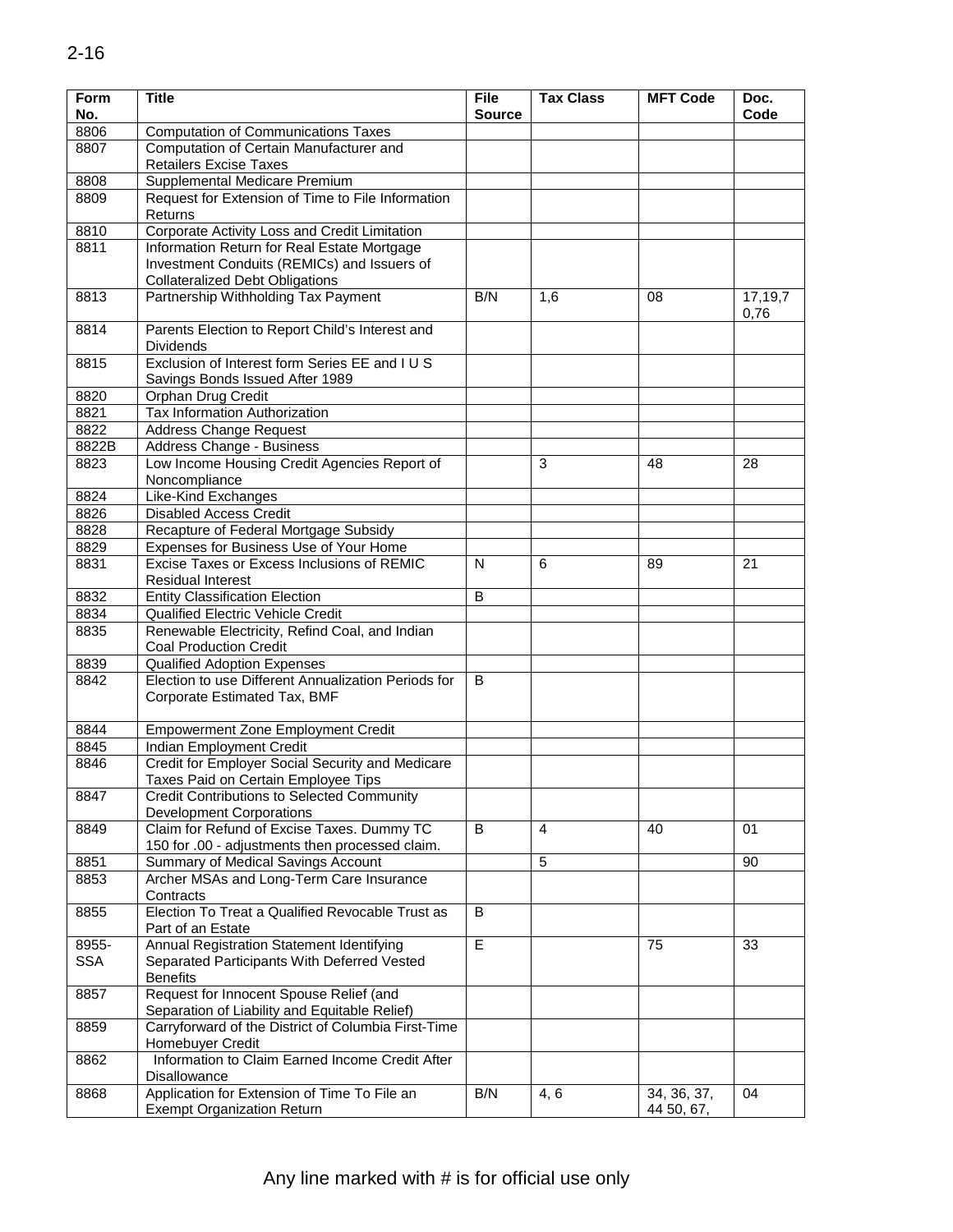| <b>Form</b>  | <b>Title</b>                                                                                      | <b>File</b>    | <b>Tax Class</b> | <b>MFT Code</b> | Doc. |
|--------------|---------------------------------------------------------------------------------------------------|----------------|------------------|-----------------|------|
| No.          |                                                                                                   | <b>Source</b>  |                  |                 | Code |
|              |                                                                                                   |                |                  | 56, 57          |      |
| 8869         | Qualified Subchapter S Subsidiary Election                                                        | B              |                  |                 |      |
| 8871         | Political Organization Notice of Section 527                                                      | B<br>B         | 4                | 47              | 61   |
| 8872         | Political Organization Report of Contributions and<br>Expenditures                                |                | 4                | 49              | 62   |
| 8874         | <b>New Market Credits</b>                                                                         |                |                  |                 |      |
| 8876         | <b>Excise Tax on Structured Settlement</b>                                                        | $\overline{N}$ | 6                | 27              | 21   |
|              | <b>Factoring Transactions</b>                                                                     |                |                  |                 |      |
| 8880         | <b>Credit for Qualified Retirement Savings</b>                                                    |                |                  |                 |      |
|              | Contribution                                                                                      |                |                  |                 |      |
| 8881         | Credit for Small Employer Pension Plan Startup                                                    |                |                  |                 |      |
|              | Case                                                                                              |                |                  |                 |      |
| 8882         | Credit for Employer-Provided Childcare Facilities<br>and Services                                 |                |                  |                 |      |
| 8885         | Health Coverage Tax Credit                                                                        |                |                  |                 |      |
| 8888         | Allocation of Refund                                                                              |                |                  |                 |      |
| 8889         | <b>Health Savings Accounts</b>                                                                    |                |                  |                 |      |
| 8892         | Application for Automatic Extension of Time To                                                    |                | 9                | 51              | 77   |
|              | File Form 709 and/or Payment of Gift/Generation-                                                  |                |                  |                 |      |
|              | <b>Skipping Transfer Tax</b>                                                                      |                |                  |                 |      |
| 8896         | Low Sulfur Diesel fuel Production Credit                                                          |                |                  |                 |      |
| 8900         | Qualified Railroad Track Maintenance Credit                                                       |                |                  |                 |      |
| 8903         | <b>Domestic Production Activities Deduction</b>                                                   |                |                  |                 |      |
| 8906         | <b>Distilled Spirits Credit</b>                                                                   |                |                  |                 |      |
| 8907         | Nonconventional Source Fuel Credit                                                                |                |                  |                 |      |
| 8908         | <b>Energy Efficient Home Credit</b>                                                               |                |                  |                 |      |
| 8909         | <b>Energy Efficient Appliance Credit</b>                                                          |                |                  |                 |      |
| 8910         | Alternative Motor Vehicle Credit                                                                  |                |                  |                 |      |
| 8911         | Alternative Fuel Vehicle Refueling Property Credit                                                |                |                  |                 |      |
| 8912         | Credit to Holders of Tax Credit Bonds                                                             |                |                  |                 |      |
| 8917<br>8924 | Tuition and Fees Deduction<br>Excise Tax on Certain Transfers of Qualifying                       | N              | 6                | 41              | 40   |
|              | Geothermal or Mineral Interest                                                                    |                |                  |                 |      |
| 8928         | Return of Certain Excise Taxes Under Chapter 43                                                   | N              | 6                | 41              | 39   |
|              | of the Internal Revenue Code                                                                      |                |                  |                 |      |
| 8931         | <b>Agricultural Chemicals Security Credit</b>                                                     |                |                  |                 |      |
| 8932         | Credit for Employer Differential Wage Payments                                                    |                |                  |                 |      |
| 8933         | <b>Carbon Dioxide Sequestration Credit</b>                                                        |                |                  |                 |      |
| 8936         | Qualified Plug-in Electric Drive Motor Vehicle                                                    |                |                  |                 |      |
|              | Credit                                                                                            |                |                  |                 |      |
| 8938         | Statement of Specified Foreign Financial Assets                                                   |                |                  |                 |      |
| 8941         | Credit for Small Health Insurance Premiums                                                        |                |                  |                 |      |
| 8942         | Application for Certification of Qualified                                                        |                |                  |                 |      |
|              | Investments Eligible for Credits and Grants Under<br>the Qualifying Therapeutic Discovery Project |                |                  |                 |      |
|              | Program                                                                                           |                |                  |                 |      |
| 8944         | Preparer e-file Hardship Waiver Request                                                           |                |                  |                 |      |
| 8945         | PTIN Supplemental Application For U.S. Citizens                                                   |                |                  |                 |      |
|              | Without a Social Security Number Due To                                                           |                |                  |                 |      |
|              | Conscientious Religious Objection                                                                 |                |                  |                 |      |
| 8947         | Report of Branded Prescription Drug                                                               |                |                  |                 |      |
|              | Information                                                                                       |                |                  |                 |      |
| 8948         | Preparer Explanation for Not Filing                                                               |                |                  |                 |      |
|              | Electronically                                                                                    |                |                  |                 |      |
| 8949         | Sales and Other Disposition of Capital Assets                                                     |                |                  |                 |      |
| 8958         | Allocation of Tax Amounts Between Certain                                                         |                |                  |                 |      |
|              | Individuals in Community Property States                                                          |                |                  |                 |      |
| 8959         | Additional Medicare Tax (ACA)                                                                     |                |                  |                 |      |
| 8960         | Net Investment Income Tax - Individuals, Estates,                                                 |                |                  |                 |      |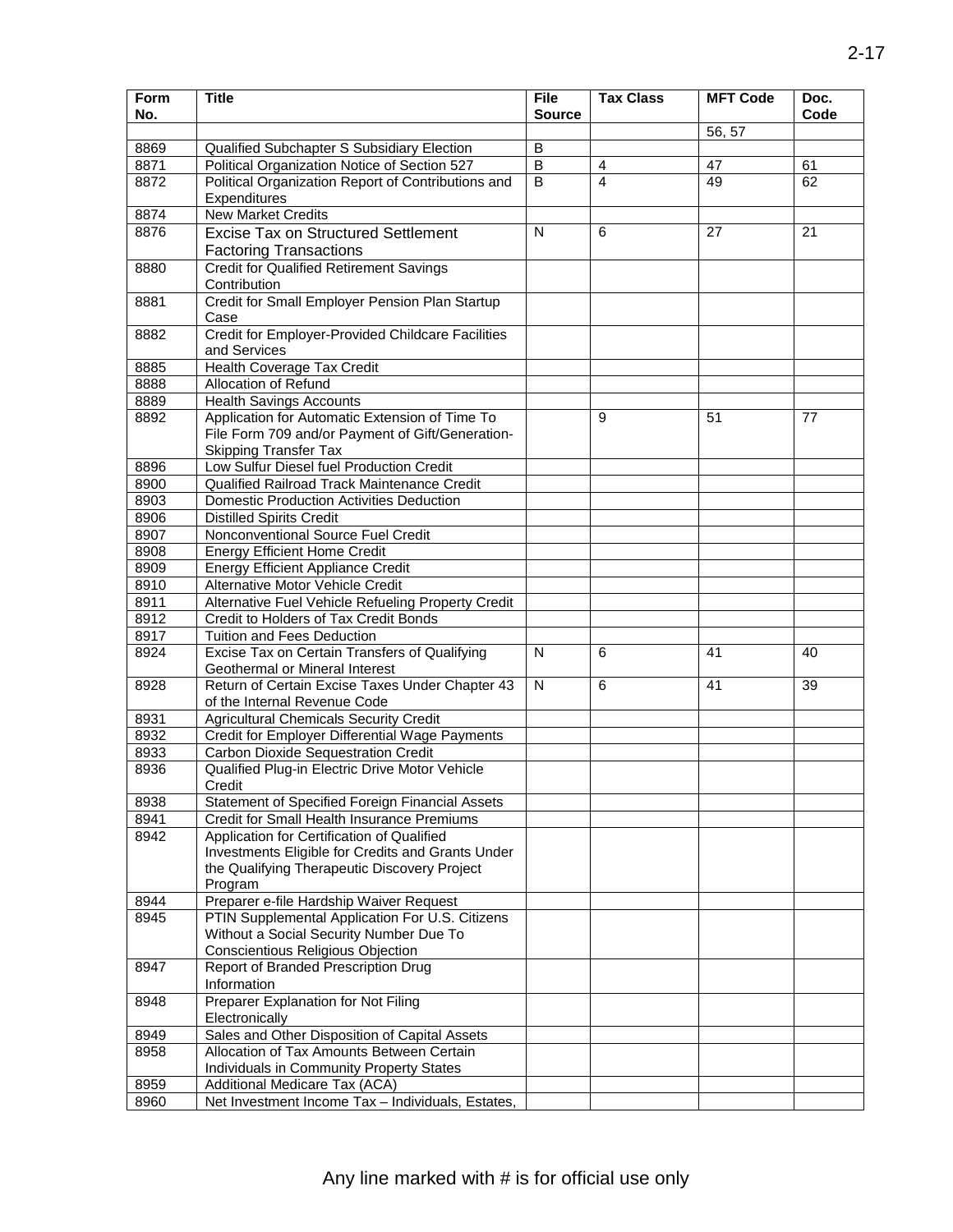| <b>Form</b> | <b>Title</b>                                   |               | <b>Tax Class</b>  | <b>MFT Code</b> | Doc. |
|-------------|------------------------------------------------|---------------|-------------------|-----------------|------|
| No.         |                                                | <b>Source</b> |                   |                 | Code |
|             | and Trusts (ACA)                               |               |                   |                 |      |
| 8962        | Premium Tax Credit (ACA)                       |               |                   |                 |      |
| 8965        | Health Coverage Exemptions (ACA)               |               |                   |                 |      |
| 9280        | In-house Campus TIN Perfection                 |               |                   |                 |      |
| 9282        | Form 1040 Electronic Payment Voucher           |               | $\overline{2}$    | 30              | 17   |
| 9308        | <b>EPMF Plan Data Change</b>                   | E             | 0                 |                 | 64   |
| 9779        | Electronic Federal Tax Payment System Business |               |                   |                 |      |
|             | <b>Enrollment Form</b>                         |               |                   |                 |      |
| 9783        | Electronic Federal Tax Payment System          |               |                   |                 |      |
|             | Individual Enrollment Form                     |               |                   |                 |      |
| 12857       | <b>Refund Transfer Posting Voucher</b>         |               | 1, 2, 3, 4, 5, 7, |                 | 45   |
|             |                                                |               | 8                 |                 |      |
|             |                                                |               |                   |                 |      |
|             |                                                |               |                   |                 |      |
|             |                                                |               |                   |                 |      |
|             |                                                |               |                   |                 |      |
|             |                                                |               |                   |                 |      |
| 3           | <b>Due Date of Returns</b>                     |               |                   |                 |      |
|             |                                                |               |                   |                 |      |

### **Due Date of Returns**

| <b>MFT</b><br>Code | Form No.                                              | <b>Type of Return</b>                                      | <b>Period</b><br>Covered          | <b>Due Date</b>                                                                                                                                                                                                                                                                   | <b>Statutory Period of</b><br><b>Limitations</b>                                                      |
|--------------------|-------------------------------------------------------|------------------------------------------------------------|-----------------------------------|-----------------------------------------------------------------------------------------------------------------------------------------------------------------------------------------------------------------------------------------------------------------------------------|-------------------------------------------------------------------------------------------------------|
| 30                 | 1040<br>1040A<br>1040ES<br>1040PR<br>1040EZ<br>1040PC | Individual Income                                          | Calendar or<br><b>Fiscal Year</b> | 3 1/2 mos. after end of tax-<br>able year (Calendar year<br>April 15)                                                                                                                                                                                                             | 3 years after due date of<br>return or 3 years after the<br>IRS received date,<br>whichever is later. |
| 30                 | 1040PR<br>1040SS                                      | U.S. Self-<br>Employment<br>Income Tax                     | Calendar or<br>fiscal year        | 3 1/2 mos. after end of tax-<br>able year (Calendar year<br>April 15).                                                                                                                                                                                                            | 3 years after due date of<br>return or 3 years after the<br>IRS received date,<br>whichever is later. |
| 30                 | 1040C                                                 | U.S. Departing<br>Alien Individual<br>Income               | Prior to<br>Departure             | Same as 1040                                                                                                                                                                                                                                                                      | Same as 1040                                                                                          |
| 30                 | 1040ES                                                | Individual<br><b>Estimated Income</b><br><b>Tax</b>        |                                   | 1st April 15 2nd June 15 3rd<br>September 15 4th January<br>15                                                                                                                                                                                                                    |                                                                                                       |
| 30                 | 1040NR                                                | U.S. Non-<br><b>Resident Alien</b><br>Income Tax<br>Return | Calendar or<br>fiscal year        | Doc code 72 (non-effectively<br>connected income) 5 1/2<br>months after end of taxable<br>year. Doc Code 73 (effec-<br>tively connected income, or<br>with effectively connected<br>plus non-effectively con-<br>nected income) 3 1/2<br>months after the end of<br>taxable year. | 3 years after due date of<br>return or 3 years after the<br>IRS received date,<br>whichever is later. |
| 30                 | 1040V                                                 | Payment Voucher                                            |                                   | Same as 1040                                                                                                                                                                                                                                                                      |                                                                                                       |
| $\overline{30}$    | 1040X                                                 | Amended<br>Individual Return                               |                                   |                                                                                                                                                                                                                                                                                   |                                                                                                       |
| 05                 | 1041<br>1041S<br>1041A<br>1041PF<br>1041K1            | Fiduciary                                                  | Calendar                          | Same as 1040                                                                                                                                                                                                                                                                      | Same as 1040                                                                                          |
|                    | 1041ES                                                | <b>Estimated Tax</b><br>Payment Voucher                    |                                   | Same as 1040 ES                                                                                                                                                                                                                                                                   |                                                                                                       |
| 36                 | $1041-A$                                              | Trust<br>Accumulation                                      | Calendar or<br><b>Fiscal Year</b> | 3 1/2 mos. after the due<br>date of the taxable year                                                                                                                                                                                                                              |                                                                                                       |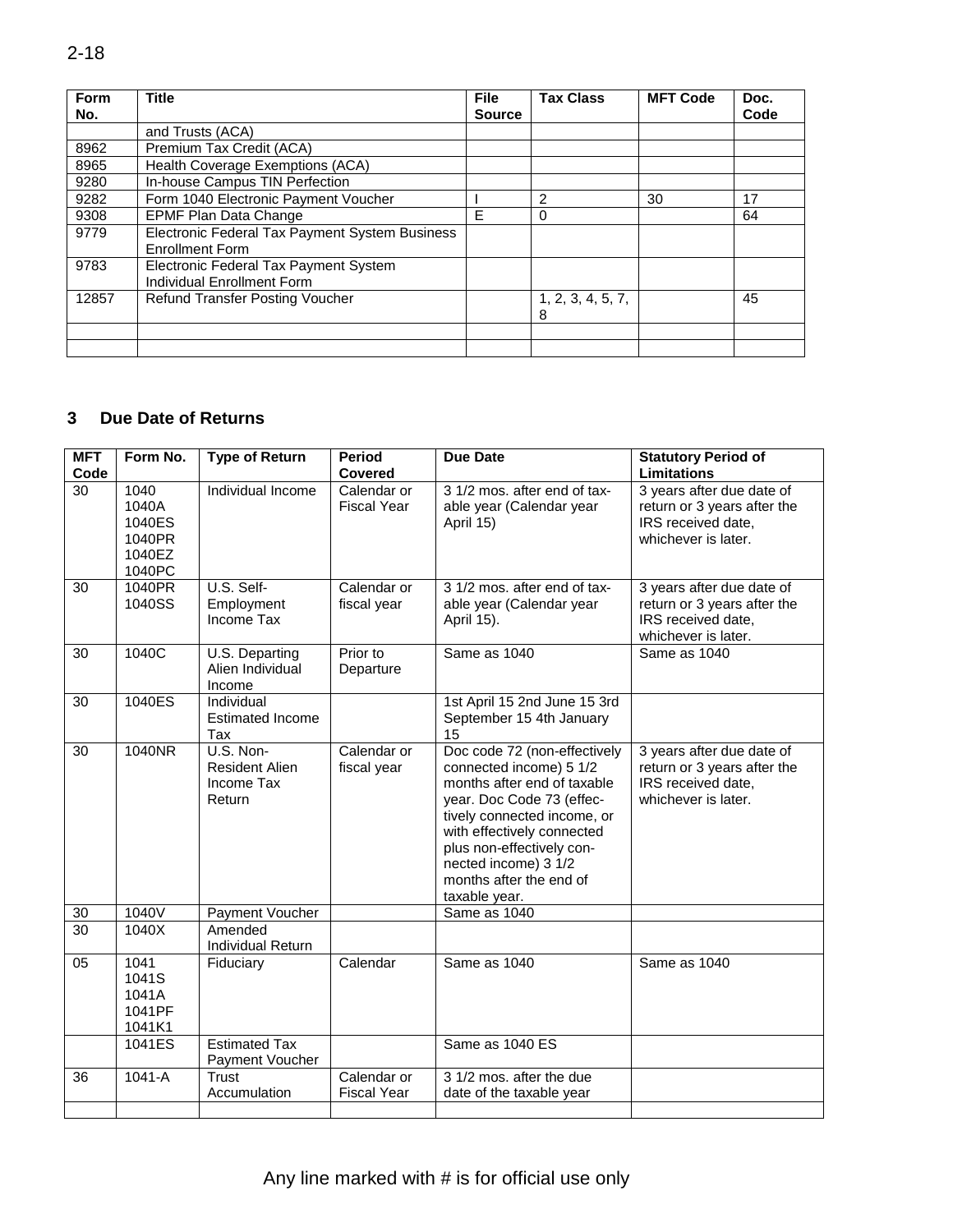| <b>MFT</b><br>Code | Form No.                               | <b>Type of Return</b>                                                                                                           | <b>Period</b><br><b>Covered</b>   | <b>Due Date</b>                                                                                                                          | <b>Statutory Period of</b><br>Limitations                                                                                                                                          |
|--------------------|----------------------------------------|---------------------------------------------------------------------------------------------------------------------------------|-----------------------------------|------------------------------------------------------------------------------------------------------------------------------------------|------------------------------------------------------------------------------------------------------------------------------------------------------------------------------------|
| 12                 | 1042<br>1042S                          | Income Tax to be<br>paid at source                                                                                              | Annual                            | 2 1/2 mos. after end of tax-<br>able year                                                                                                | 3 years from April 15 of the<br>following year for which the<br>return was due or 3 years<br>after the date the return was<br>actually filed, whichever is<br>later.               |
| 52                 | 706, 706<br><b>NA</b>                  | Estate                                                                                                                          |                                   | 15 mos. after exact date of<br>death or 9 mos. if DOD 1-1-<br>71 or later.                                                               | 3 years from due date of<br>return or 3 years from the<br>IRS receive date, whichever<br>is later.                                                                                 |
| 53                 | 706A<br>706D                           | Estate                                                                                                                          |                                   | 6 mos. after day of<br>disposition                                                                                                       | 3 years after due date of<br>return or 3 years from the<br>IRS received date,<br>whichever is later.                                                                               |
| 06                 | 1065                                   | Partnership                                                                                                                     | Calendar or<br><b>Fiscal Year</b> | 15th day of the 4 <sup>th</sup> month<br>following the date its tax<br>year ended                                                        | 3 years after due date of<br>return or 3 years after the<br>IRS received date,<br>whichever is later.                                                                              |
| 02                 | 1120<br>Series<br>1120-<br><b>DISC</b> | Corporation<br>Income                                                                                                           | Calendar or<br><b>Fiscal Year</b> | A corporation filing a short<br>period return must file by the<br>15 day of the 3rd month<br>following the end of the<br>short tax year. | 3 years after due date of<br>return or 3 years after the<br>IRS received date,<br>whichever is later.<br>5 1/2 months for 1120-F                                                   |
| 02                 | 1120-C                                 | Cooperative                                                                                                                     | Calendar or<br><b>Fiscal Year</b> | 8 1/2 mos. after end of<br>taxable year                                                                                                  |                                                                                                                                                                                    |
| 01                 | 941<br>Series                          | Employers<br>Quarterly Tax<br>Return                                                                                            | Quarterly                         | Last day of month following<br>end of quarter (April 30, July<br>31, Oct. 31 & January 31)                                               | 3 years from April 15 of the<br>following year for which the<br>return was due or 3 years<br>after the date the return was<br>actually filed, whichever is<br>later.               |
| 10                 | 940<br>940PR                           | <b>FUTA</b>                                                                                                                     | Calendar<br>Year                  | Last day of month following<br>the end of the calendar year<br>(January 31)                                                              | 3 years after due date of<br>return or 3 years after the<br>IRS received date,<br>whichever is later.                                                                              |
| 11                 | 943<br>943PR                           | Agricultural                                                                                                                    | Calendar<br>Year                  | Last day of month following<br>the end of the calendar year<br>(January 31)                                                              | 3 years from April 15 of the<br>year following the year for<br>which the return was due or<br>3 years after the IRS<br>received date whichever is<br>later.                        |
| 14                 | 944<br>944PR<br>944-SS                 | Employer's<br><b>Annual Tax</b><br>Return                                                                                       | Calendar<br>Year                  | Last day of the next month<br>following the end of the<br>calendar year (January 31 <sup>st</sup> ).                                     | 3 years from April 15 <sup>th</sup> of<br>the year following the year<br>for which the return was<br>due or 3 years after the<br>date the return was filed,<br>whichever is later. |
| 03                 | 720                                    | For calendar<br>quarters ending<br>prior to October<br>01, 2001:<br>Excise (Abstracts<br>19, 20, 22, 26, 27,<br>28, 50, 52, 56) | Quarterly                         | Last day of the second<br>month following the end of<br>the quarter (May 31, Aug 31,<br>Nov 30, Feb 28)                                  | 3 years after due date of<br>return or 3 years after the<br>date return was actually<br>filed, whichever is later.                                                                 |
| 03                 | 720                                    | For calendar<br>quarters<br>beginning after<br>September 30,<br>2001<br>Excise (Abstracts<br>19, 20, 22, 26, 27,                | Quarterly                         | Last day of month following<br>the end of the of quarter<br>(April 30, July 31, October<br>31 & January 31)                              | 3 years after due date of<br>return or 3 years after the<br>date return was actually<br>filed, whichever is later.                                                                 |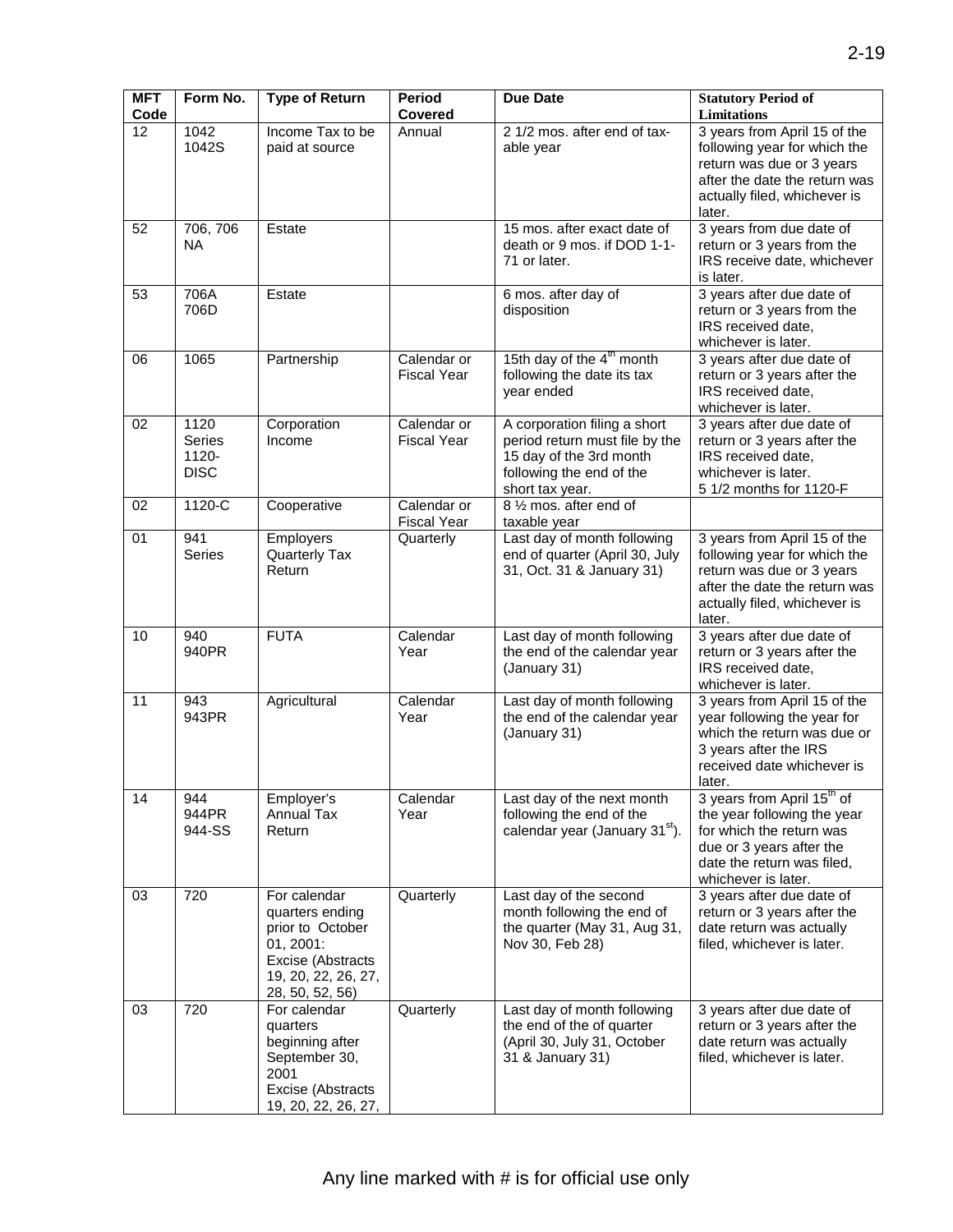|                    |                | 28, 50, 52, 56)                                                                                                         |                                                                                                  |                                                                                                                                                              |                                                                                                                    |
|--------------------|----------------|-------------------------------------------------------------------------------------------------------------------------|--------------------------------------------------------------------------------------------------|--------------------------------------------------------------------------------------------------------------------------------------------------------------|--------------------------------------------------------------------------------------------------------------------|
| <b>MFT</b><br>Code | Form No.       | <b>Type of Return</b>                                                                                                   | <b>Period</b><br><b>Covered</b>                                                                  | <b>Due Date</b>                                                                                                                                              | <b>Statutory Period of</b><br>Limitations                                                                          |
| 03                 | 720            | Excise (All other<br>Abstracts)                                                                                         | Quarterly                                                                                        | Last day of month following<br>the end of the of quarter<br>(April 30, July 31, October<br>31 & January 31)                                                  | 3 years after due date of<br>return or 3 years after the<br>date return was actually<br>filed, whichever is later. |
| 09                 | $CT-1$         | Railroad<br>Retirement                                                                                                  | Calendar<br>Year                                                                                 | On or before the last day of<br>February following the end<br>of the calendar year                                                                           | 3 years after due date of<br>return or 3 years after the<br>IRS received date,<br>whichever is later.              |
| 60                 | 2290<br>Series | <b>Highway Use</b>                                                                                                      | 7/1 thru 6/30                                                                                    | Last day of the next month<br>following the month first<br>used in a given period.                                                                           | 3 years from due date of<br>return or 3 years from IRS<br>received date, whichever is<br>later.                    |
| 51                 | 709 709A       | Gift                                                                                                                    | Calendar<br>Year<br>(effective 1-1-<br>82) Quarterly<br>(effective 1-1-<br>71 thru 12-31-<br>81) | 3 1/2 mos. after end of tax-<br>able year (April 15) or 15th<br>day of 2nd month following<br>end of quarter.                                                | 3 years from due date of<br>return or 3 years from date<br>return was actually filed,<br>whichever is later.       |
| 64                 | 730            | Wagering                                                                                                                | Monthly                                                                                          | Last day of the month<br>following the month in which<br>the income is earned                                                                                | 3 years from due date of<br>return or 3 years from date<br>return was actually filed,<br>whichever is later.       |
| 44                 | 990-PF         |                                                                                                                         | Calendar or<br><b>Fiscal Year</b>                                                                | The 15th day of the fifth<br>calendar month following the<br>close of the period for which<br>the return is required to be<br>filed.                         |                                                                                                                    |
| 67                 | 990/<br>990EZ  | Return of<br>Organization<br>Exempt from<br>Income under<br>Section 501(c) of<br>the IRC or Section<br>4947(a)(1) trust | Calendar or<br><b>Fiscal Year</b>                                                                | The 15th day of the fifth<br>calendar month following the<br>close of the period for which<br>the return is required to be<br>filed                          |                                                                                                                    |
| 67                 | 990BL          | Information and<br><b>Initial Excise Tax</b><br><b>Return for Black</b><br>Lung Benefit<br><b>Trusts</b>                | Calendar or<br><b>Fiscal Year</b>                                                                | The 15th day of the fifth<br>calendar month following the<br>close of the period for which<br>the return is required to be<br>filed                          |                                                                                                                    |
| 34                 | $990 - T$      | (Trust)-U.S.<br>address IRC 401<br>and 408                                                                              | Calendar or<br><b>Fiscal Year</b>                                                                | Must be filed by the $15^{\text{m}}$ day<br>of the 4 <sup>th</sup> month after the<br>end of it's tax year.                                                  |                                                                                                                    |
|                    | 990-T          | (Trust and Corp.)<br>U.S. and Foreign<br>IRC 501(c)                                                                     | Calendar or<br><b>Fiscal Year</b>                                                                | The 15th day of the fifth<br>calendar month following the<br>close of the period for which<br>the return is required to be<br>filed                          |                                                                                                                    |
| 33                 | 990-C          | (Farmer's Co-Op)                                                                                                        | Calendar or<br><b>Fiscal Year</b>                                                                | 8 1/2 mos. after end of tax-<br>able year.                                                                                                                   |                                                                                                                    |
| 50                 | 4720           | <b>Excise Tax</b>                                                                                                       | Calendar or<br><b>Fiscal Year</b>                                                                | The due date for filing the<br>organization's Form 990,<br>990-EZ, 990-PF or 5227, or<br>5 1/2 months after the<br>organization's accounting<br>period ends. |                                                                                                                    |
| 37                 | 5227           | Split-Interest Trust                                                                                                    | Calendar<br>Year                                                                                 | 3 1/2 mos. after end of the<br>calendar year (April 15).                                                                                                     |                                                                                                                    |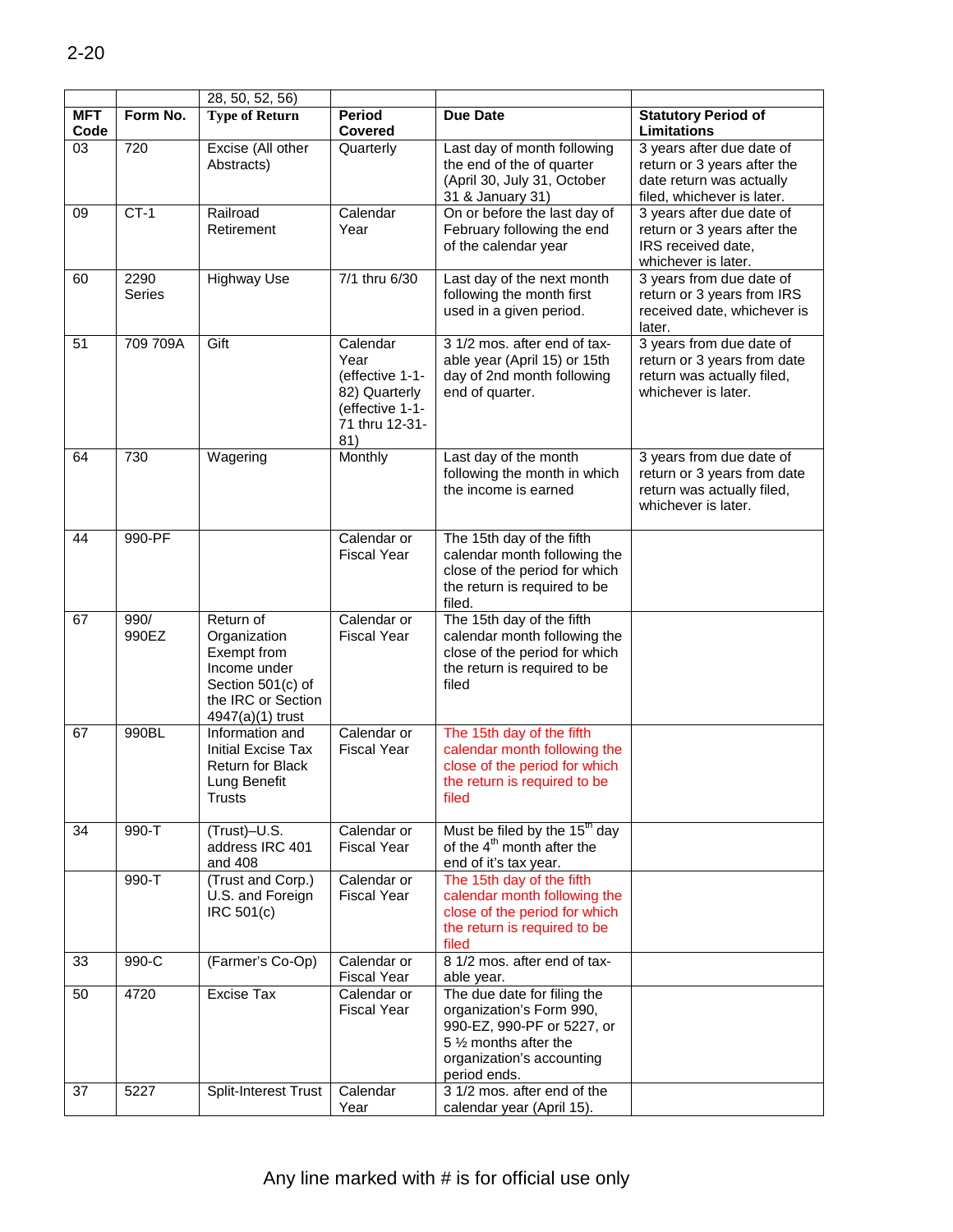| 74                 | 5500<br><b>Series</b> | <b>Pension Plans</b>                                                                                                                      | Calendar or<br>Fiscal Plan<br>Year        | Last day of the 7th month<br>after the end of the plan<br>year.                                                                                                                 | 3 years from due date of<br>return or 3 years from IRS<br>received date, whichever is<br>later.                                                                      |
|--------------------|-----------------------|-------------------------------------------------------------------------------------------------------------------------------------------|-------------------------------------------|---------------------------------------------------------------------------------------------------------------------------------------------------------------------------------|----------------------------------------------------------------------------------------------------------------------------------------------------------------------|
| <b>MFT</b><br>Code | Form No.              | <b>Type of Return</b>                                                                                                                     | Period<br><b>Covered</b>                  | <b>Due Date</b>                                                                                                                                                                 | <b>Statutory Period of</b><br>Limitations                                                                                                                            |
| 76                 | 5330                  | <b>Initial Excise Tax</b><br>Return for<br>Employee Benefit<br>Plans                                                                      | Calendar or<br><b>Fiscal Plan</b><br>Year | Varies depending on type of<br>excise tax.                                                                                                                                      | 3 years from due date of<br>return or 3 years from IRS<br>received date, whichever is<br>later.                                                                      |
| 15                 | 8752                  | Computation of<br>Required<br>Payment or<br>Refund                                                                                        | Calendar                                  | 4 1/2 mo. after end of<br>taxable period.                                                                                                                                       |                                                                                                                                                                      |
| 16                 | 945                   | Annual Return Of<br><b>Withheld Federal</b><br>Income Tax                                                                                 | Calendar                                  | Jan. 31                                                                                                                                                                         | 3 years from April 15 of the<br>following year for which the<br>return was due or 3 years<br>after the date the return was<br>actually filed, whichever is<br>later. |
| 46                 | 8038                  | Information<br>Return for Tax-<br><b>Exempt Private</b><br><b>Activity Bond</b><br>Issues                                                 |                                           | 1 1/2 mos. after end of<br>calendar quarter the bond<br>was issued.                                                                                                             | N/A                                                                                                                                                                  |
| 85                 | 8038-B                | Information<br>Return for<br><b>Qualified Build</b><br>America Bonds &<br>Qualified<br>Recovery Zone<br>Economic<br>Development<br>Bonds. |                                           | 1 1/2 months after the end of<br>the calendar quarter the<br>bond was issued                                                                                                    | N/A                                                                                                                                                                  |
| 46                 | 8038-CP               | <b>Return for Credit</b><br>Payments to<br>Issuers of<br><b>Qualified Bonds</b>                                                           |                                           | Variable Rate Issues due 45<br>days AFTER the interest<br>payment date.<br><b>Fixed Rate Issues Return</b><br>Due Date is 45 days<br><b>BEFORE</b> the Interest<br>Payment Date | 2 years & 10 months or<br>more, after the due date or<br>the received date,<br>whichever is later                                                                    |
| 46                 | 8038-G                | Information<br>Return for Tax-<br><b>Exempt Govern-</b><br>mental<br>Obligations                                                          |                                           | 1 1/2 mos. after end of the<br>calendar quarter the bond<br>was issued                                                                                                          | N/A                                                                                                                                                                  |
| 46                 | 8038-GC               | Information<br><b>Return for Small</b><br>Tax Exempt<br>Governmental<br>Bond Issues,<br>Leases<br>And Installment<br>Sales                |                                           | Separate Return:<br>1 1/2 mos. after end of quar-<br>ter the bond was issued.<br>Consolidated Return:<br>Feb. 15                                                                | N/A                                                                                                                                                                  |
| 46                 | 8038-T                | Arbitrage Rebate<br>and Penalty in<br>Lieu of Arbitrage<br>Rebate                                                                         |                                           | Varies                                                                                                                                                                          | N/A                                                                                                                                                                  |
| 86                 | 8038-TC               | Information<br>Return for Tax                                                                                                             |                                           | 1 1/2 months after the end of<br>the calendar quarter the                                                                                                                       | N/A                                                                                                                                                                  |